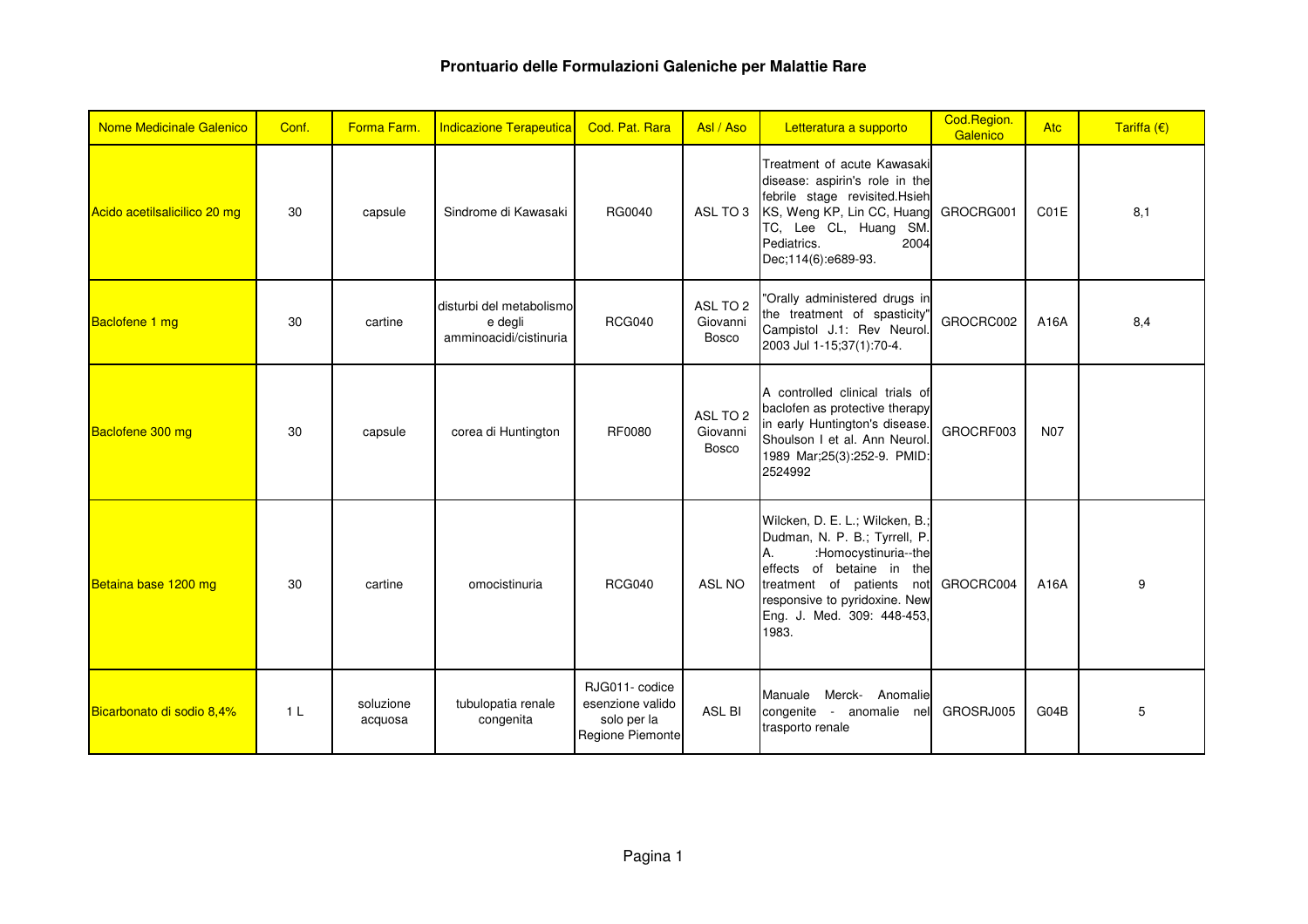| Capsaicina 31,25 mg                                         | 30/<br>100       | capsule  | sclerodermia (sclerosi<br>sistemica progressiva) | RM0091 - codice<br>esenzione valido<br>solo per la<br>Regione Piemonte | ASL TO 2<br>Giovanni<br><b>Bosco</b>                                                    | "Preliminary<br>protocol<br>for<br>systemic administration<br>0f<br>capsaicin for the treatment of<br>the burning mouth syndrome"<br>Lauritano D, Petruzzi M,<br>Baldoni M., Minerva Stomatol.<br>2003 Jun;52(6):273-8.                                                                                                                                                                                                                                         | GROCRM006 | D <sub>11</sub> | 8,50 (30 cps) / 17,8<br>$(100 \text{cps})$ |
|-------------------------------------------------------------|------------------|----------|--------------------------------------------------|------------------------------------------------------------------------|-----------------------------------------------------------------------------------------|-----------------------------------------------------------------------------------------------------------------------------------------------------------------------------------------------------------------------------------------------------------------------------------------------------------------------------------------------------------------------------------------------------------------------------------------------------------------|-----------|-----------------|--------------------------------------------|
| Ciclosporina 0,5%                                           | $10 \mathrm{m}$  | collirio | pemfigoide benigno<br>delle mucose               | <b>RL0030</b>                                                          | ASL VC<br>Vercelli                                                                      | Manuale Merck -<br>Affezioni<br>dermatologiche-<br>malattie<br>bollose                                                                                                                                                                                                                                                                                                                                                                                          | GRFSRL007 | <b>S01X</b>     | 18,5                                       |
| Citrullina 500 mg                                           | 30               | capsule  | intolleranza alle proteine<br>con lisinuria      | <b>RCG040</b>                                                          | ASL NO                                                                                  | Mizutani N, Kato T, Maehara<br>M, Watanabe K, Ban M. "Oral<br>administration of arginine and<br>citrulline in the treatement of<br>lysinuric<br>protein<br>intollerance."Tohoku J Exp<br>Med.1984 Jan;142(1):15-24                                                                                                                                                                                                                                              | GROCRC008 | A12C            | 11,2                                       |
| Clobetasolo 0,5mg in<br>idrossietilcellulosa 4%<br>anaparti | 100 <sub>g</sub> | unguento | pemfigo orale                                    | <b>RL0030</b>                                                          | AOU S.<br>Giovanni<br>Battista, ASL<br>19 AT, ASO<br>Maggiore<br>della Carità<br>Novara | A<br>Comparison<br>of<br>Two<br>of<br>Topical<br>Regimens<br>Corticosteroids<br>in<br>the<br>Treatment of Patients<br>with<br><b>Bullous</b><br>Pemphigoid:<br>A<br>Multicenter<br>Randomized<br>Study.Joly P, et al -J Invest<br>Dermatol. 2009 Jan 29.<br>doi:10.1038/jid.2008.412.<br>of<br>role<br>The<br>topical<br>corticosteroids<br>in<br>bullous<br>pemphigoid in the elderly.Joly<br>P, Fontaine J, Roujeau JC.<br>Drugs Aging. 2005;22(7):571-<br>6. | GRTPRL009 | D <sub>11</sub> | 13,8                                       |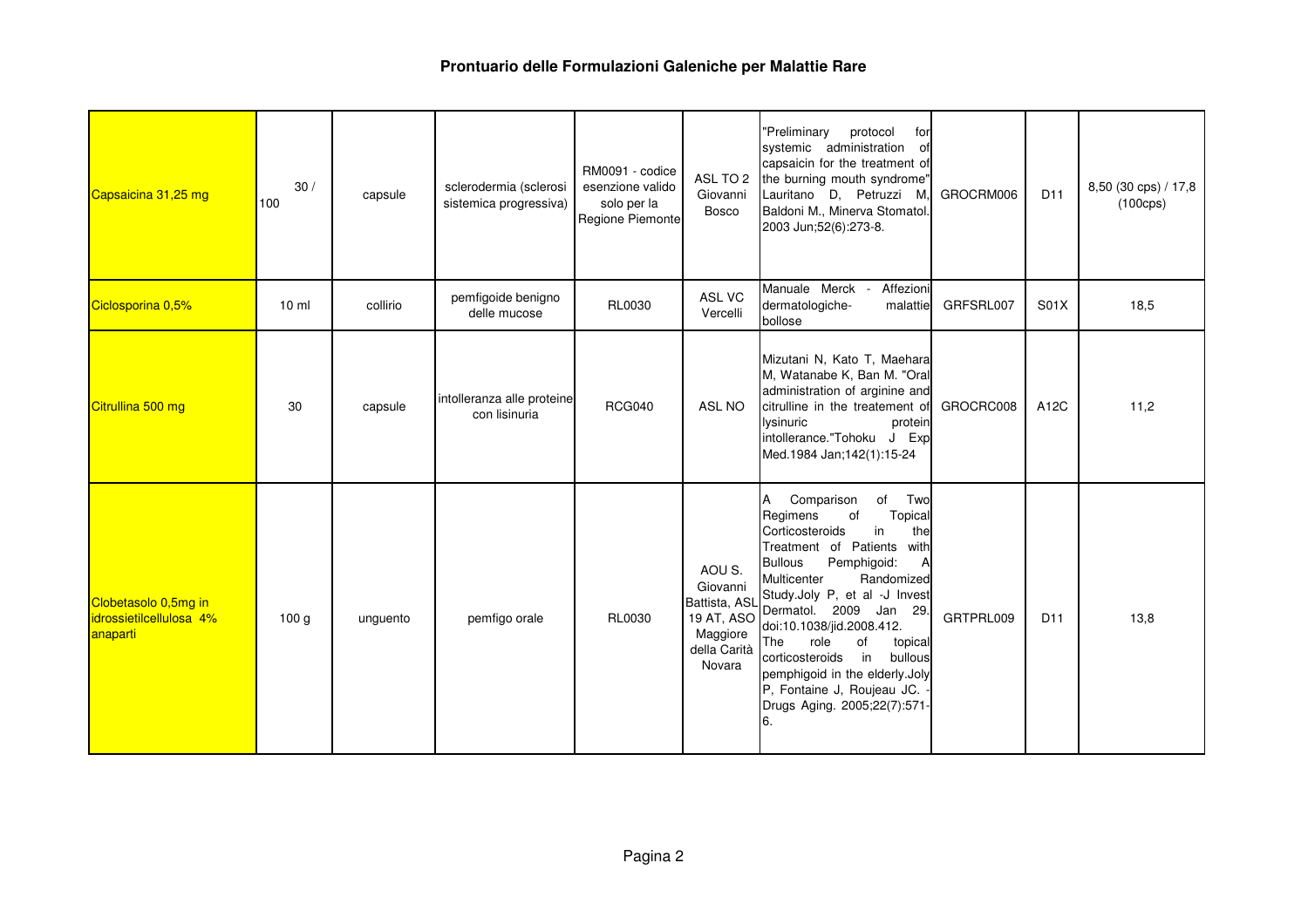| Creatina 0,5 g          | 100       | cartine, capsule | atrofia muscolare<br>spinale, sindrome di<br>Werdnig-Hoffman   | <b>RFG050</b> | ASL 19 AT                                             | "Creatine for treating muscle<br>disorders" Kley, R.A. The<br>Cochrane Library, 2007.<br>"Clinical use of creatine in<br>neuromuscolar<br>and<br>disorders"<br>neurometabolic<br>Tarnopolosky MA. Subcell<br>Biochem.2007;46:183-204.                                                                                                                                                                                                                                         | GROCRF010 | M09 | 19                                                                        |
|-------------------------|-----------|------------------|----------------------------------------------------------------|---------------|-------------------------------------------------------|-------------------------------------------------------------------------------------------------------------------------------------------------------------------------------------------------------------------------------------------------------------------------------------------------------------------------------------------------------------------------------------------------------------------------------------------------------------------------------|-----------|-----|---------------------------------------------------------------------------|
| Creatina Monoidrata 1 g | 30        | cartine          | miopatia congenita<br>ereditaria                               | <b>RFG070</b> | Maria<br>Vittoria                                     | Shefner JM, et al. A clinical<br>trial<br>of<br>creatine<br>in<br>ALS.Neurology 2004;63:1656-<br>61. Persky AM, Brazeau GA.<br>ASL TO 2 Clinical pharmacology of the<br>dietary supplement creatine<br>monohydrate. Pharmacol Rev<br>2001;53:161-76.<br>www.farmacovigilanza.org-<br>Impiego terapeutico creatina<br>orale.                                                                                                                                                   | GROCRF011 | M09 | 8,5                                                                       |
| Creatina $2 g - 3 g$    | 30/<br>90 | cartine          | distrofia muscolare<br>(es.Distrofia muscolare<br>di Duchenne) | <b>RFG080</b> | ASL TO 2<br>Giovanni<br>Bosco, ASL<br>TO <sub>3</sub> | "Creatine May Help Muscular<br>Dystrophy- Researchers Say<br>the Nutritional Supplement<br>May<br>Muscle<br>Improve<br>Strength" Kley, R.A. The<br>Cochrane Library, 2007.<br>"Creatine monohydrate as a<br>therapeutic aid in muscular<br>dystrophy", Pearlman JP,<br>Fielding RA., Nutr Rev. 2006<br>Feb;64(2 Pt 1):80;<br>Clinical use of creatine in<br>neuromuscular<br>and<br>neurometabolic<br>MA.<br>disorders.Tarnopolsky<br>Subcell<br>Biochem.<br>2007;46:183-204. | GROCRF012 | M09 | 8,9 (3 g 30 cartine) /<br>10,5 (2 g 30 cartine) /<br>23,7(2 g 90 cartine) |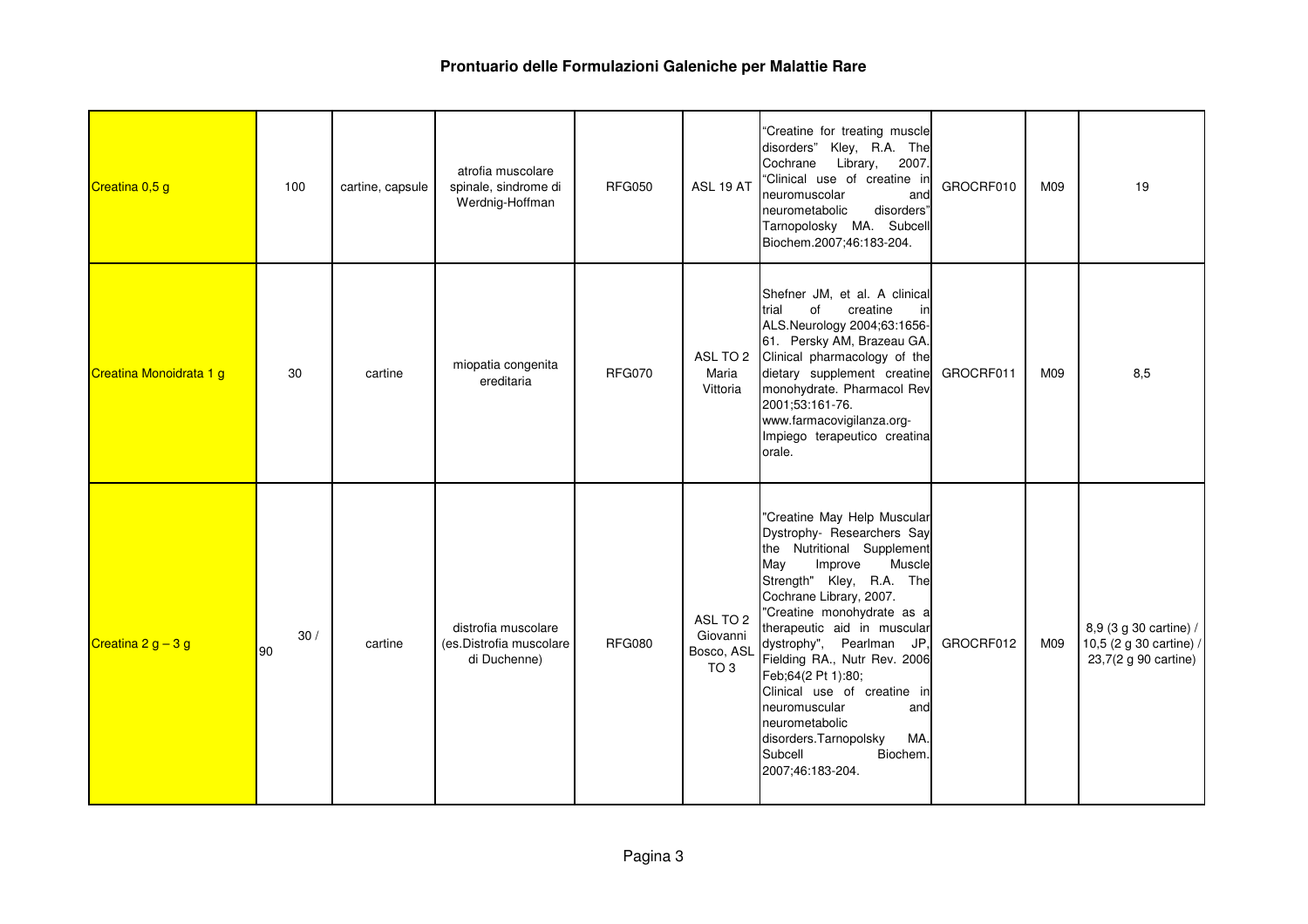| Creatina 2 g   | 30 | cartine | neuropatie ereditarie | <b>RFG060</b> |          | Resistance training exercise<br>and creatine in patients with<br>Charcot-Marie-Tooth disease.<br>ASL TO 3 Chetlin RD, Gutmann L,<br>Tarnopolsky MA, Ullrich IH,<br>Yeater RA.Muscle Nerve.<br>2004 Jul;30(1):69-76.                                                                                                                                                                                                                                                                                        | GROCRF013 | <b>N07</b> | 8,5 |
|----------------|----|---------|-----------------------|---------------|----------|------------------------------------------------------------------------------------------------------------------------------------------------------------------------------------------------------------------------------------------------------------------------------------------------------------------------------------------------------------------------------------------------------------------------------------------------------------------------------------------------------------|-----------|------------|-----|
| Creatina 2,5 g | 30 | cartine | <b>SLA</b>            | RF0100        | ASL TO 3 | Creatine and its potential<br>therapeutic value for targeting<br>cellular energy impairment in<br>neurodegenerative diseases.<br>PJ,<br>Adhihetty<br>Beal<br>MF.Neuromolecular<br>Med.<br>2008;10(4):275-90<br>Creatine monohydrate in ALS:<br>effects on strength, fatigue,<br>respiratory<br>status<br>and<br>ALSFRS.<br>Rosenfeld<br>J, King<br>RM,<br>Jackson CE, Bedlack RS,<br>Barohn RJ, Dick A, Phillips<br>LH, Chapin J, Gelinas DF,<br>Lou JS. Amyotroph Lateral<br>Scler. 2008 Oct;9(5):266-72. | GROCRF014 | <b>N07</b> | 8,7 |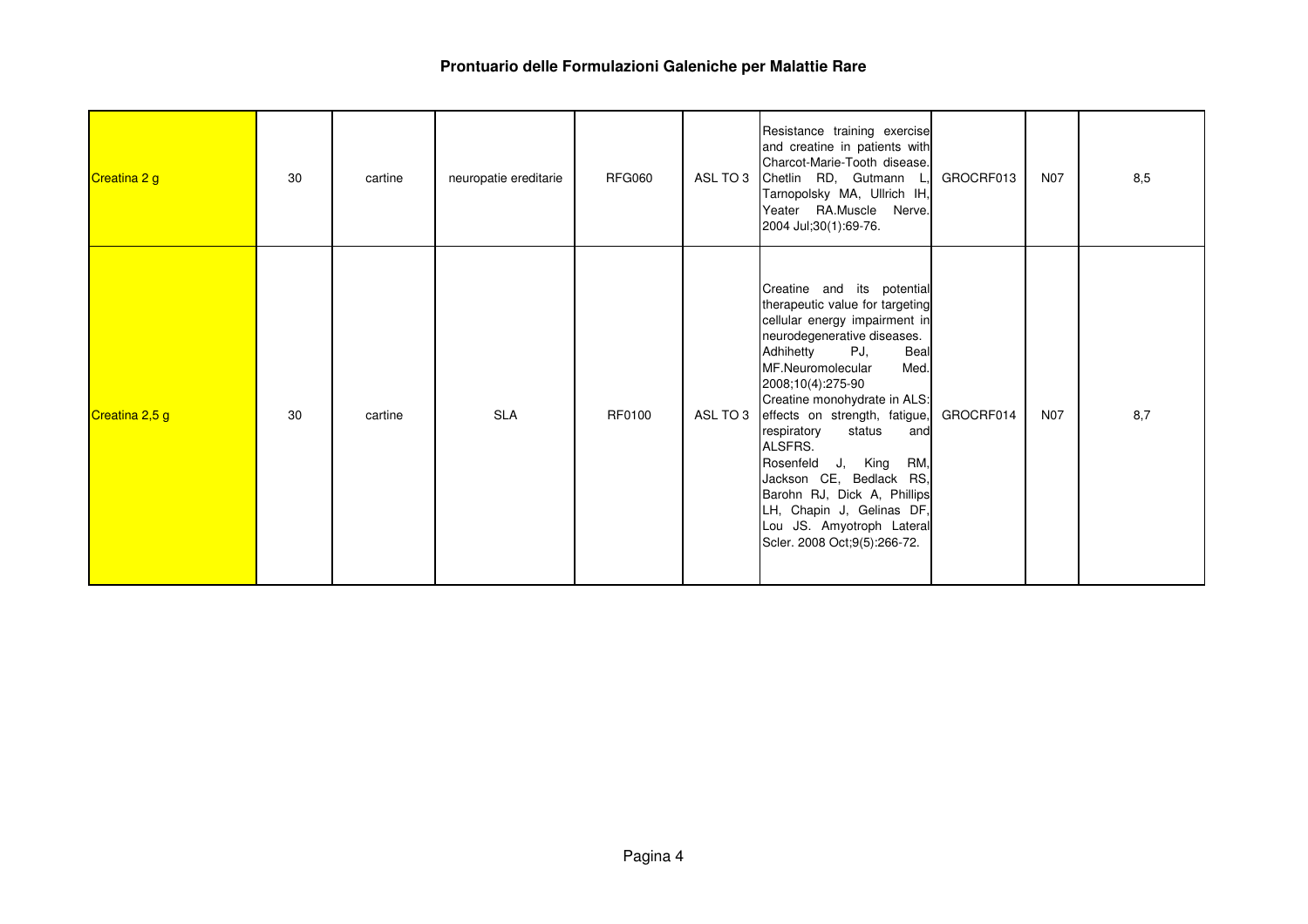| <b>DMSO 15% in crema base</b> | 500 g | pomata   | amiloidosi              | <b>RCG130</b> | ASL TO 2<br>Giovanni<br>Bosco | "Intermittent use of topical<br>dimethyl sulfoxide in macular<br>and papular amyloidosis"<br>Ozkaya-Bayazit E, Kavak A,<br>Gungor H, Ozarmagan G,<br>International<br>Journal<br>0f<br>Dermatology 1998; 37:949-<br>954;<br>"Multidisciplinary utilization of<br>dimethyl<br>sulfoxide:pharmacological,<br>cellular,<br>and<br>molecular<br>aspects" Santos NC, Figueira<br>Coelho J, Martins-Silva J,<br>Saldanha C, Biochemical<br>Pharmacology 2003; 65:1035-<br>1041;<br>"Medical use of dimethyl<br>sulfoxide "<br>Swanson BN,<br>Rev. Clin.<br>Basic Pharm.<br>1985;5(1-2):1-33. | GRTPRC015 | D <sub>11</sub> | 22  |
|-------------------------------|-------|----------|-------------------------|---------------|-------------------------------|----------------------------------------------------------------------------------------------------------------------------------------------------------------------------------------------------------------------------------------------------------------------------------------------------------------------------------------------------------------------------------------------------------------------------------------------------------------------------------------------------------------------------------------------------------------------------------------|-----------|-----------------|-----|
| <b>EDTA colliro</b> 0,05 M    | 20 ml | collirio | cheratite a bandelletta | RN1500        | A.S.O. S.<br>Croce e<br>Carle | EDTA chelation for calcific<br>band keratopathy: results and<br>long-term follow-up.Najjar<br>DM, et al - Am J Ophthalmol.<br>2004 Jun;137(6):1056-64.                                                                                                                                                                                                                                                                                                                                                                                                                                 | GRFSRN016 | S01X            | 5,3 |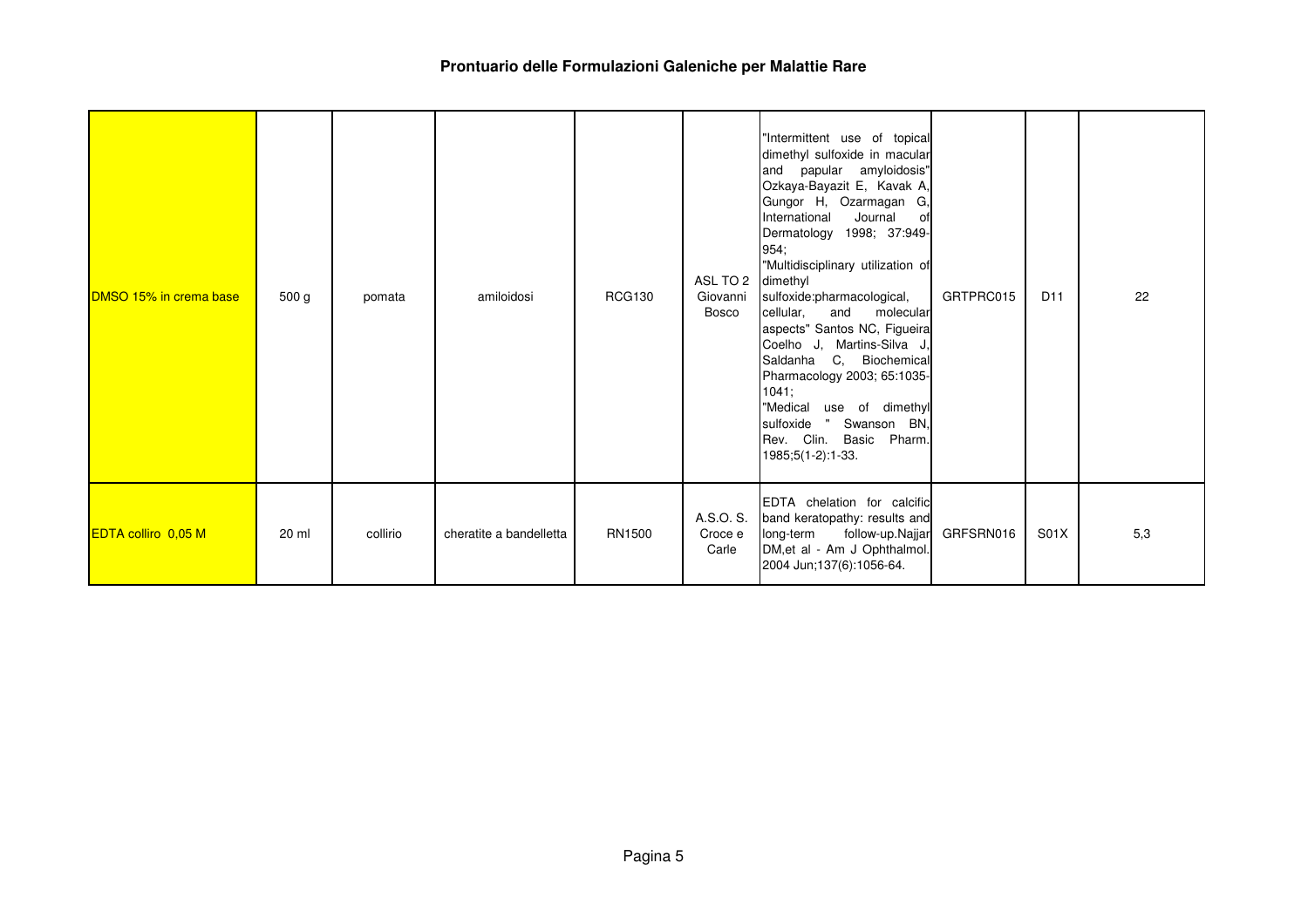| Fludrocortisone 0,0001 mg                       | 100   | capsule  | Adrenoleucodistrofia    | RF0120                                                                | ASL TO 3                                               | steroids<br>Adrenal<br>in<br>adrenomyeloneuropathy.<br>Dehydroepiandrosterone<br>sulfate, androstenedione and<br>17alpha-<br>hydroxyprogesterone.<br>Wichers-Rother M, Grigull A,<br>Sokolowski P, Stoffel-Wagner<br>B, Köhler W. J Neurol. 2005<br>Dec;252(12):1525-9.<br>X-linked<br>adrenoleukodystrophy is<br>a<br>frequent cause of idiopathic<br>Addison's disease in young<br>adult male patients. Laureti S,<br>Casucci G, Santeusanio F,<br>Angeletti G, Aubourg<br>Р.<br>Brunetti P. J Clin Endocrinol<br>Metab. 1996 Feb;81(2):470-4. | GROCRF017 | M09             | 12   |
|-------------------------------------------------|-------|----------|-------------------------|-----------------------------------------------------------------------|--------------------------------------------------------|--------------------------------------------------------------------------------------------------------------------------------------------------------------------------------------------------------------------------------------------------------------------------------------------------------------------------------------------------------------------------------------------------------------------------------------------------------------------------------------------------------------------------------------------------|-----------|-----------------|------|
| Glicerolato d'amido 10% in<br>vaselina          | 500 g | crema    | ittiosi congenita       | <b>RNG070</b>                                                         | ASL TO 2<br>Giovanni<br>S. Giovanni<br><b>Battista</b> | Bosco, AOU Medicamenta                                                                                                                                                                                                                                                                                                                                                                                                                                                                                                                           | GRTPRN018 | D <sub>11</sub> | 19,4 |
| Glicerolato d'amido 10% in<br>vaselina filante  | 500 g | unguento | pitiriasi rubra pilaris | RL0081- codice<br>esenzione valido<br>solo per la<br>Regione Piemonte | ASL TO 2<br>Maria<br>Vittoria                          | How I treatpityriasis rubra<br>pilaris. Fraiture AL, Braham<br>C,<br>Pierard-Franchimont C,<br>Pierard GE. - Rev Med<br>Liege.2002 Jun;57(6):363-5                                                                                                                                                                                                                                                                                                                                                                                               | GRTPRL019 | D <sub>11</sub> | 18,9 |
| Glicerolato d'amido 10% in<br>dermo base grassa | 500 g | crema    | ittiosi congenita       | <b>RNG070</b>                                                         | ASL TO 2<br>Giovanni<br><b>Bosco</b>                   | Medicamenta                                                                                                                                                                                                                                                                                                                                                                                                                                                                                                                                      | GRTPRN052 | D <sub>11</sub> | 32,8 |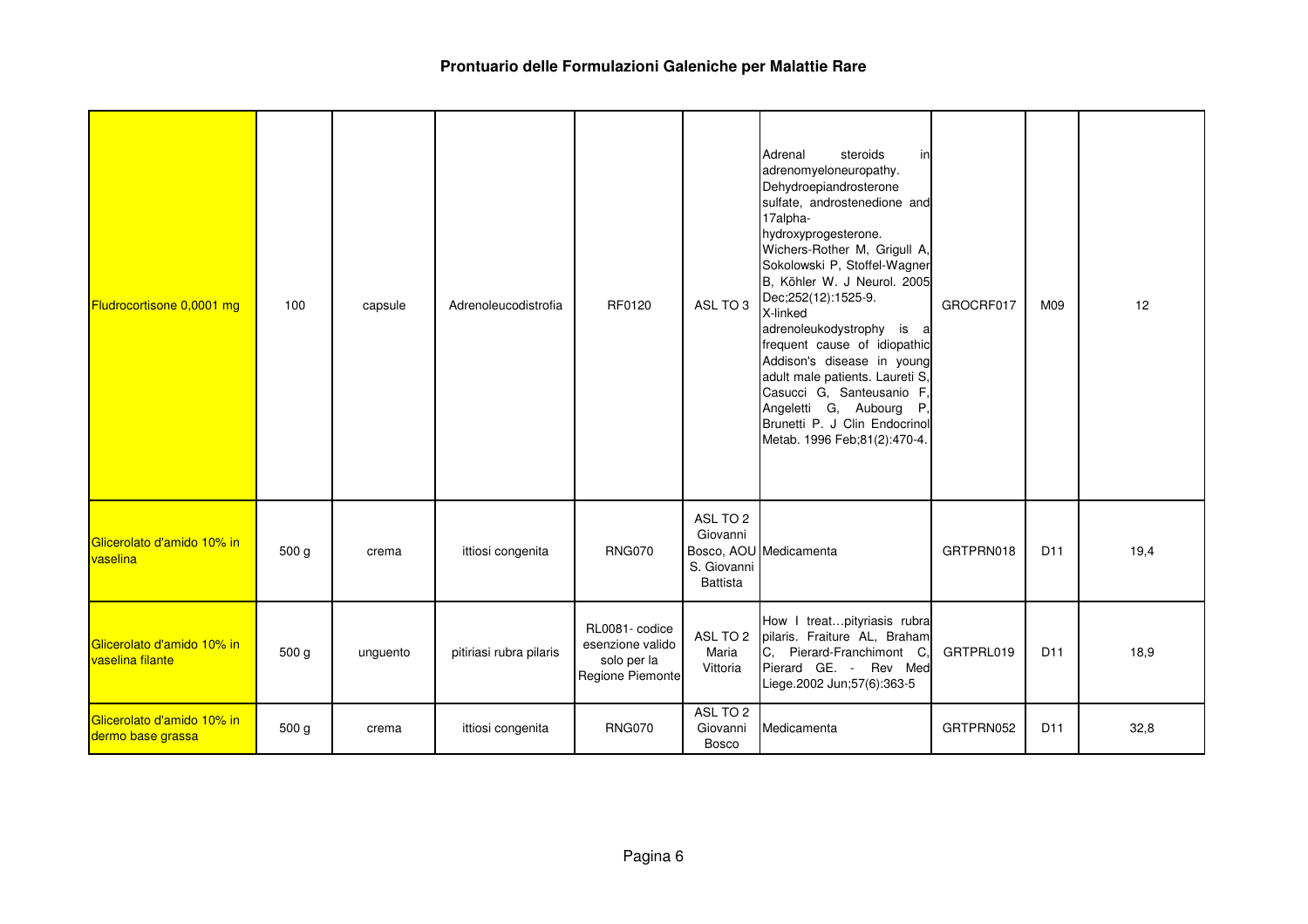| Levodopa/carbidopa dosaggi<br>vari (pro chilo) | 30             | cartine   | difetto di<br>tetraidrobiopterina da<br>deficit di ptps | <b>RCG040</b>                                                         | A.S.O. S.<br>Croce e<br>Carle | <b>Disorders</b><br>of<br>tetrahydrobiopterin<br>metabolism<br>and<br>their<br>treatment. Shintaku H. - Curr<br>Drug<br>Metab.<br>2002<br>Apr;3(2):123-31.                                                                                                                                                                                                                                                                                                                                                                             | GROCRC020 | <b>N07</b> | 8   |
|------------------------------------------------|----------------|-----------|---------------------------------------------------------|-----------------------------------------------------------------------|-------------------------------|----------------------------------------------------------------------------------------------------------------------------------------------------------------------------------------------------------------------------------------------------------------------------------------------------------------------------------------------------------------------------------------------------------------------------------------------------------------------------------------------------------------------------------------|-----------|------------|-----|
| Miscela di fosfati (1 ml/41 mg<br>di P)        | 1 <sub>L</sub> | soluzione | tubulopatia renale<br>congenita                         | RJG011- codice<br>esenzione valido<br>solo per la<br>Regione Piemonte | ASL NO                        | Manuale Merck- Anomalie<br>congenite - anomalie nel<br>trasporto renale<br>Pharmacotherapy<br>A<br>$\sim 10$<br>pathophysiological approche<br>7th edition 2008 -Dipiro J T,<br><b>Talbert RL</b>                                                                                                                                                                                                                                                                                                                                      | GROSRJ021 | G04B       | 9   |
| Miscela di fosfati<br>aromatizzata al cacao    | 1 <sub>L</sub> | soluzione | rachitismo<br>ipofosfatemico vitamina<br>d resistente   | RC0170                                                                | ASL BI                        | Bouillon R et al, Intestinal<br>calcium absorption: molecular<br>vitamin<br>D<br>mediated<br>mechanism, J Cell Bioch<br>2003; 88: 332-9<br>Rowe PSN, The molecular<br>background<br>to<br>hypophosphatemic<br>rickets,<br>Arch Dis Child 2000; 83: 192-<br>Baroncelli G et al, Effect of<br>GH treatment on final height,<br>phosphate metabolism, and<br>BMD in children with X-linked<br>hypophosphatemic rickets, J<br>Pediatr 2001; 138: 236-43<br>Harrison Principi di Medicina<br>Interna, 16° edizione, volume<br>II, pag. 1917 | GROSRC022 | A11CC      | 9,9 |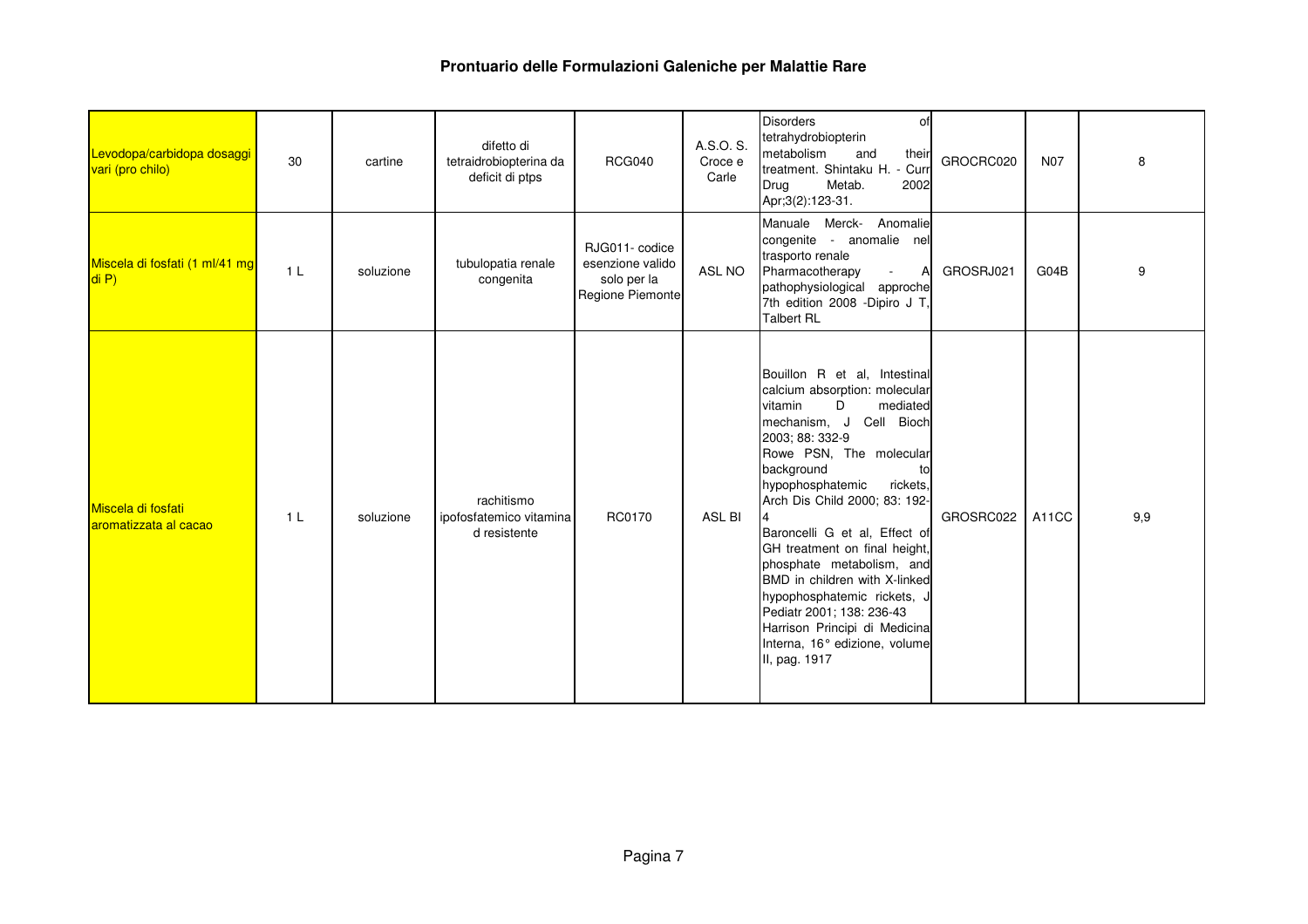| Mometasone furoato in<br>dermo base grassa | 60 g/<br>120 <sub>g</sub> | crema   | pemfigo                                                 | <b>RL0060</b>                                                        | ASL TO 2<br>Giovanni<br><b>Bosco</b> | Comparison<br>of<br>Two<br>Α<br>Topical<br>Regimens<br>οf<br>Corticosteroids<br>in<br>the<br>Treatment of Patients<br>with<br><b>Bullous</b><br>Pemphigoid:<br>А<br>Multicenter<br>Randomized<br>Study.Joly P, et al -J Invest<br>Dermatol. 2009 Jan 29.<br>doi:10.1038/jid.2008.412.<br>role<br>οf<br>The<br>topical<br>corticosteroids<br>in<br>bullous<br>pemphigoid in the elderly.Joly<br>P, Fontaine J, Roujeau JC.<br>Drugs Aging. 2005;22(7):571-<br>6. | GRTPRL028 | D <sub>11</sub> | 15,4 (60g) / 24,4 (120<br>g) |
|--------------------------------------------|---------------------------|---------|---------------------------------------------------------|----------------------------------------------------------------------|--------------------------------------|-----------------------------------------------------------------------------------------------------------------------------------------------------------------------------------------------------------------------------------------------------------------------------------------------------------------------------------------------------------------------------------------------------------------------------------------------------------------|-----------|-----------------|------------------------------|
| Nifedipina AR 20mg                         | 100                       | capsule | iperaldosteronismo<br>primitivo (con<br>ipertensione)   | <b>RCG010</b>                                                        | ASL TO 2<br>Maria<br>Vittoria        | Scheda Tecnica di Adalat AR<br>20 mg cp.                                                                                                                                                                                                                                                                                                                                                                                                                        | GROCRC054 | C03DA           | 8                            |
| Oxitriptano dosaggi vari (pro<br>chilo)    | 30                        | cartine | difetto di<br>tetraidrobiopterina da<br>deficit di ptps | <b>RCG040</b>                                                        | A.S.O. S.<br>Croce e<br>Carle        | <b>Disorders</b><br>0f<br>tetrahydrobiopterin<br>metabolism<br>their<br>and<br>treatment. Shintaku H. -<br>Curr<br>Metab.<br>2002<br>Drug<br>Apr;3(2):123-31.                                                                                                                                                                                                                                                                                                   | GROCRC023 | <b>N07</b>      | 10,5                         |
| Piridostigmina bromuro 34<br>mg            | 30                        | capsule | miastenia gravis                                        | RFG171-codice<br>esenzione valido<br>solo per la<br>Regione Piemonte | ASL TO 2<br>Maria<br>Vittoria        | Diagnostic and treatment of<br>myasthenia gravis in children.<br>Kroczka S.Steczkowska<br>M, Nowak A, Kacinski M. -<br>Przegl Lek. 2008;65(11):783-<br>8.<br>Myastenia gravis. Fleury MC,<br>Tranchant C. Rev Prat. 2008<br>Dec 31;58(20):2217-24.                                                                                                                                                                                                              | GROCRF024 | M09             | 9,8                          |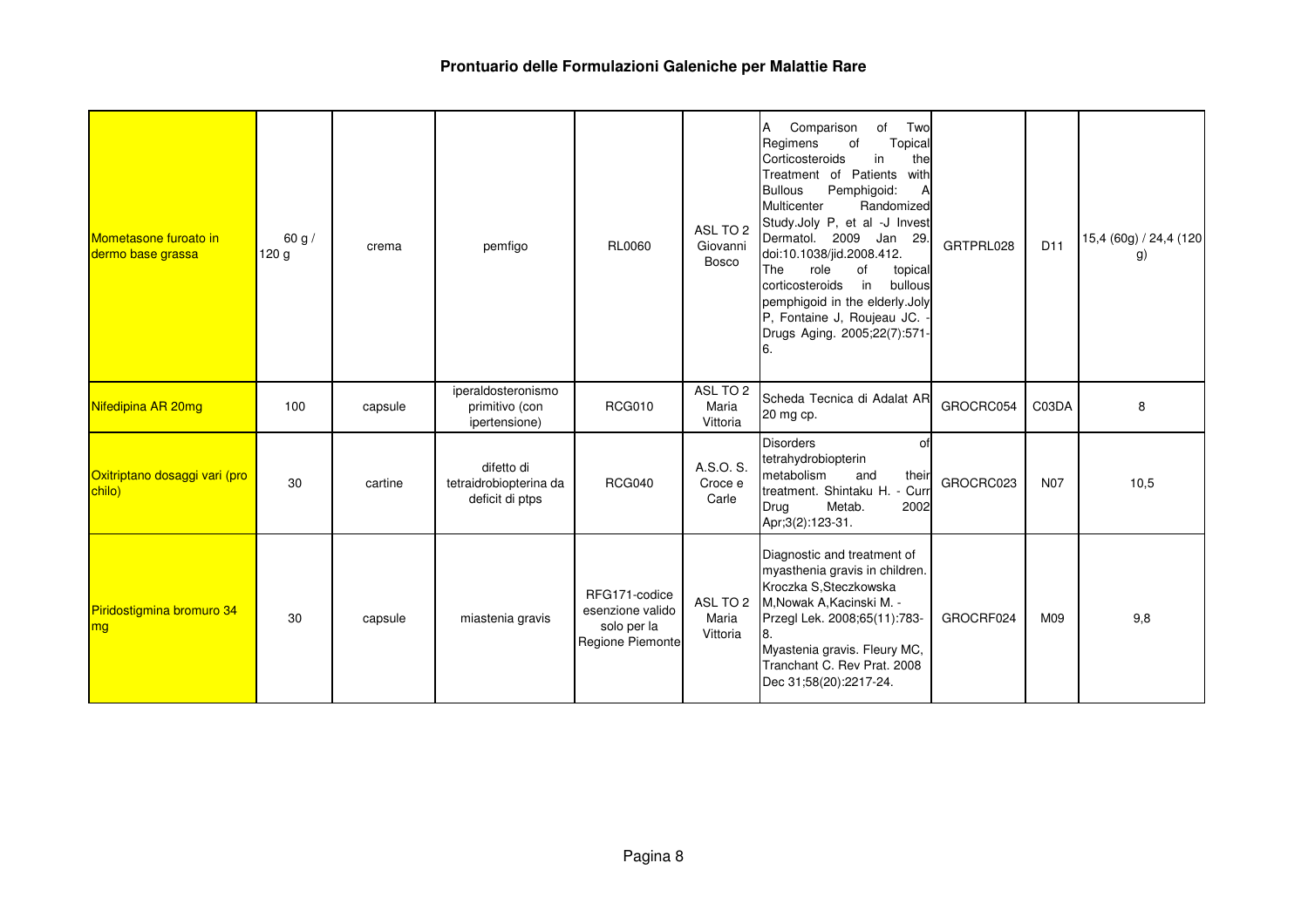| Potassio Canrenoato 6,25<br>mg | 30 | capsule | iperaldosteronismo<br>primitivo                      | <b>RCG010</b>                                                          | ASL TO 2<br>Maria<br>Vittoria                                                         | Primari hyperaldosteronism:<br>from diagnosis to treatment.<br>Wemeau JL, Mounier-Vehier<br>C,Carnaille B,Douillard C.<br>Press<br>Med.2009<br>Apr;38(4):633-42. Epub<br>2009<br>Mar<br>18.<br>Idiopatic<br>primary<br>hyperaldosteronism:normaliza<br>tion of plasma aldosterone-<br>receptor antagonist potassium<br>Armanini<br>canrenoate.<br>C, Mattarello<br>D,Scaroni<br>MJ, Fiore<br>C, Albiger<br>N,Sartorato P J Endocrinol<br>Invest. 2005 Mar;28(3):236-<br>40. | GROCRC025 | C03DA | 8,6                      |
|--------------------------------|----|---------|------------------------------------------------------|------------------------------------------------------------------------|---------------------------------------------------------------------------------------|-----------------------------------------------------------------------------------------------------------------------------------------------------------------------------------------------------------------------------------------------------------------------------------------------------------------------------------------------------------------------------------------------------------------------------------------------------------------------------|-----------|-------|--------------------------|
| Potassio citrato 3g - 5g       | 30 | cartine | Cistinuria                                           | <b>RCG040</b>                                                          | ASL TO 3                                                                              | Renal stone disease: Causes,<br>evaluation<br>and<br>medical<br>treatment.Heilberg IP, Schor<br>Endocrino<br><b>Bras</b><br>N.Arg<br>Metabol. 2006 Aug;50(4):823-<br>31.                                                                                                                                                                                                                                                                                                    | GROCRC026 | C03D  | $8,6$ (3g) $/$ 9,1 (5 g) |
| Propranololo 3-7-9-15 mg       | 30 | capsule | gravi anomalie<br>congenite senza ritardo<br>mentale | RNG111 - codice<br>esenzione valido<br>solo per la<br>Regione Piemonte | ASL TO 2<br>Giovanni<br>Bosco, ASL<br>TO 4, ASO<br>Maggiore<br>della Carità<br>Novara | Manuale Merck - Pediatria<br>Anomalie congenite                                                                                                                                                                                                                                                                                                                                                                                                                             | GROCRN027 | C     | 8,7                      |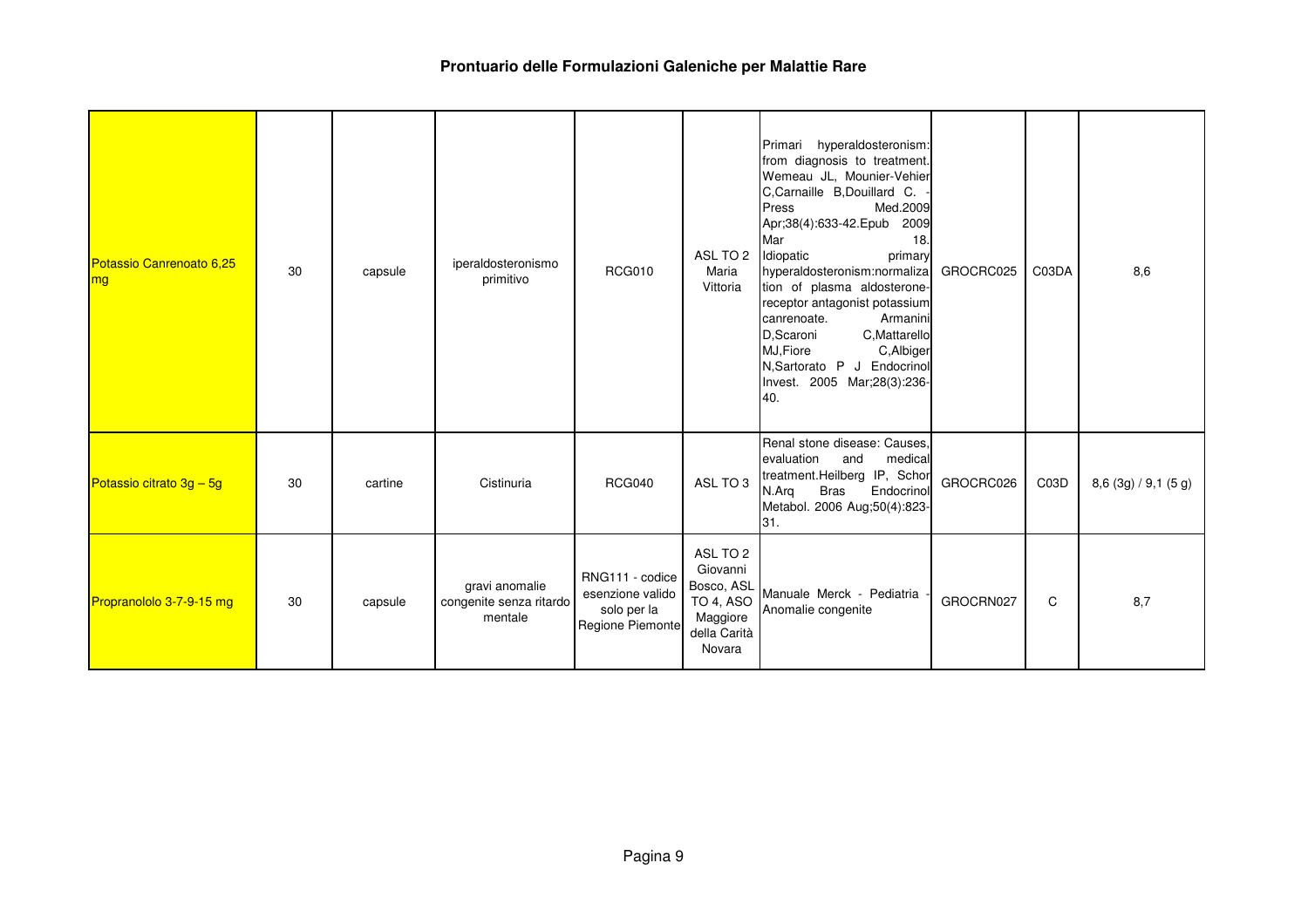| Quercetina 175<br>mg/bromelina 60 mg/papaina<br>$60$ mg                                                                     | 100 | capsule | cistite interstiziale | RJ0030 | ASL VC<br>CN <sub>1</sub><br>Mondovì,<br>ASL NO.<br>ASL TO 4 | Interstitial<br>"Treatment<br>of<br>Cystitis with<br>Quercetin<br>a<br>Vercelli, ASL Supplement<br>(Cysta-Q)"<br>F,<br>Shoskes<br>Katske<br>DA.<br>М,<br>Poliakin<br>R<br>Sender<br>Κ,<br>Gagliano<br>Rajfer<br>Techniques in Urology 7(1):44<br>46, March 2001 | GROCRJ053 | G04B | 23   |
|-----------------------------------------------------------------------------------------------------------------------------|-----|---------|-----------------------|--------|--------------------------------------------------------------|-----------------------------------------------------------------------------------------------------------------------------------------------------------------------------------------------------------------------------------------------------------------|-----------|------|------|
| Quercetina 175<br>mg/condroitina solfato 60<br>mg/glucosamina solfato 60<br>mg                                              | 100 | capsule | cistite interstiziale | RJ0030 | ASL VC<br>Vercelli                                           | refractory<br>Treatment<br>of<br>cystitis/painful<br>linterstitial<br>syndrome<br>bladder<br>with<br>CystoProtek--an oral multi-<br>agent natural supplement.<br>Theoharides T C et al. Can. J.<br>Urol.2008 Dec: 15(6): 4410-4                                 | GROCRJ029 | G04B | 21,5 |
| Quercetina 100<br>mg/condroitina solfato 125<br>mg/glucosamina solfato 125<br>mg/rutina 12,5 mg/sodio<br>ialuronato 7,25 mg | 100 | capsule | cistite interstiziale | RJ0030 | <b>ASL NO</b>                                                | refractory<br>of<br>Treatment<br>interstitial<br>cystitis/painful<br>bladder<br>syndrome<br>with<br>CystoProtek--an oral<br>multi<br>agent natural supplement.<br>Theoharides T C et al. Can. J.<br>Urol.2008 Dec: 15(6): 4410-4                                | GROCRJ030 | G04B | 27   |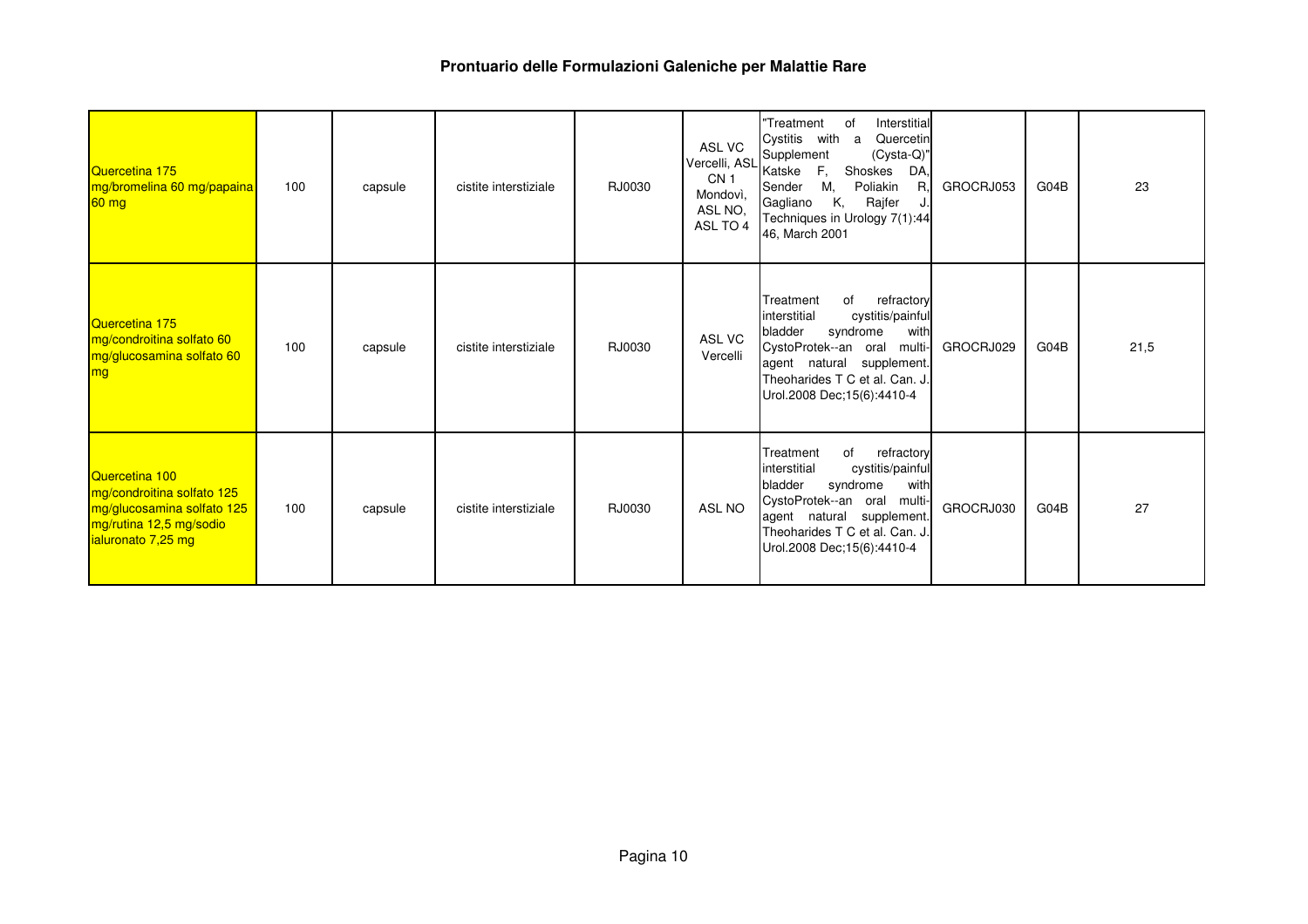| Riboflavina 50 mg | 30/<br>100 | capsule/cartine | sindrome di Melas | RN0170 | ASL NO.<br>Giovanni<br><b>Bosco</b> | MELAS di Salvatore DiMauro,<br>MD, attraverso GENEReviews<br>www.genetests.org<br><b>MELAS</b><br>Syndrome<br>di<br><b>MD</b><br>Scaglia,<br>Fernando<br>articolo di eMedicine<br>http://www.emedicine.com/pe<br>d/topic1406.htm<br>MELAS Syndrome di Mary<br>Kugler MSN, RN, Bc<br>http://rarediseases.about.com<br>/cs/melassyndrome/a/021204.<br>htm<br>Strokes e Transient Events in<br>Mitochondrial cytopathies di<br>Bruce cohen, MD<br>ASL TO 2 Articolo in<br>Pensa<br>ai<br>mitocondri,<br>compendium,<br>disponibile attraverso UMDF<br>"MELAS syndrome<br>with<br>mitochondrial<br>tRNA(Leu)(UUR)<br>mutation:<br>correlation of clinical state,<br>nerve conduction, and muscle<br>31P magnetic resonance<br>during<br>spectroscopy<br>treatment with nicotinamide<br>and riboflavin." Penn AM, Lee<br>JW, Thuillier P, Wagner M,<br>Maclure KM, Menard MR, Hall<br>LD,<br>Kennaway<br>NG.,<br>Neurology.<br>1992<br>Nov; 42(11): 2147-52.<br>"Long-term treatment with ideb | GROCRN031 | <b>N07</b> | 8,7 (30 cps) / 18,2<br>$(100 \text{cps})$ |
|-------------------|------------|-----------------|-------------------|--------|-------------------------------------|-------------------------------------------------------------------------------------------------------------------------------------------------------------------------------------------------------------------------------------------------------------------------------------------------------------------------------------------------------------------------------------------------------------------------------------------------------------------------------------------------------------------------------------------------------------------------------------------------------------------------------------------------------------------------------------------------------------------------------------------------------------------------------------------------------------------------------------------------------------------------------------------------------------------------------------------------------------------------------------------|-----------|------------|-------------------------------------------|
|-------------------|------------|-----------------|-------------------|--------|-------------------------------------|-------------------------------------------------------------------------------------------------------------------------------------------------------------------------------------------------------------------------------------------------------------------------------------------------------------------------------------------------------------------------------------------------------------------------------------------------------------------------------------------------------------------------------------------------------------------------------------------------------------------------------------------------------------------------------------------------------------------------------------------------------------------------------------------------------------------------------------------------------------------------------------------------------------------------------------------------------------------------------------------|-----------|------------|-------------------------------------------|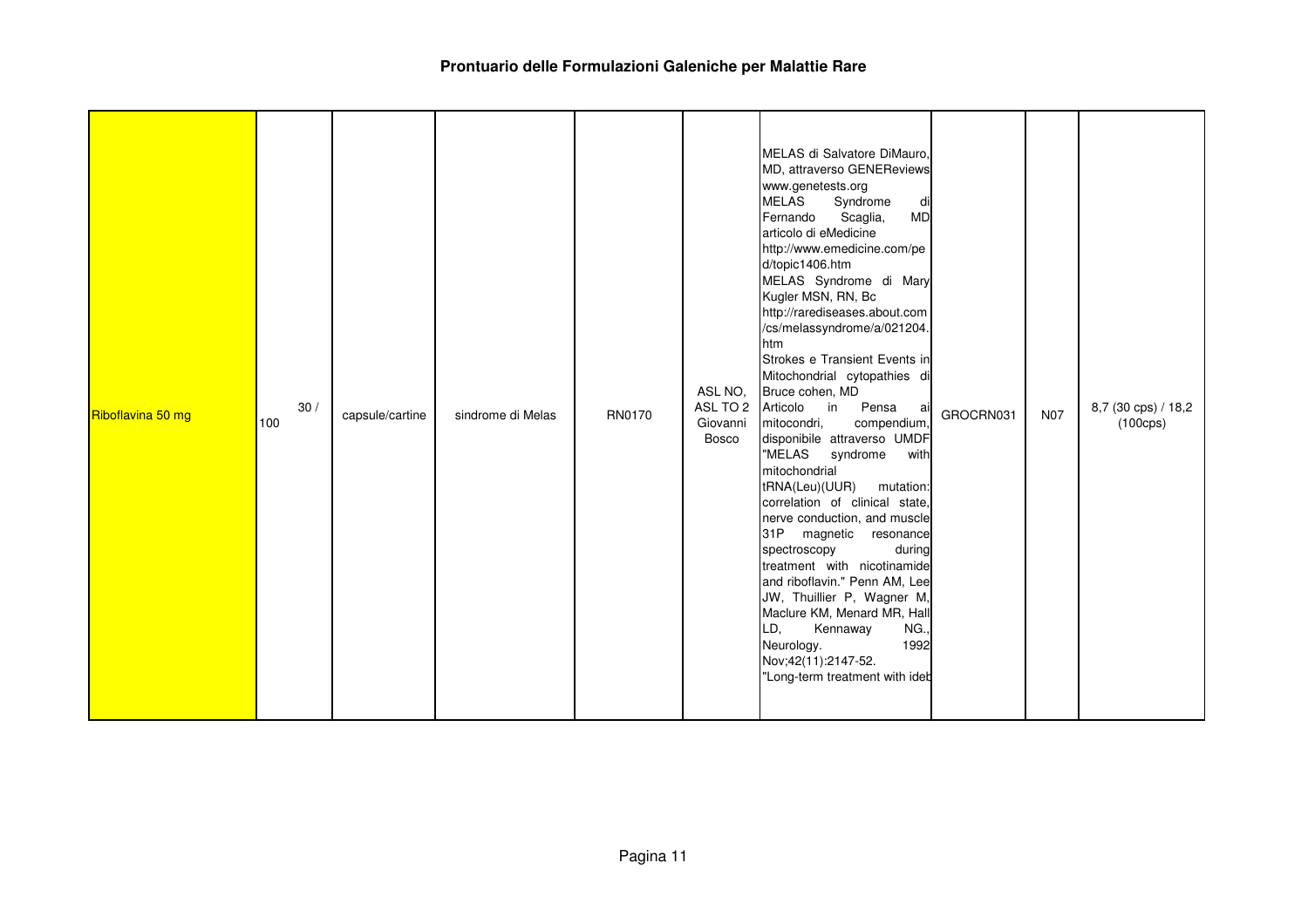| Riboflavina 50 mg - 60mg | 30 | cachets | neuropatia ottica<br>ereditaria | RF0300 | ASL TO 2<br>Maria<br>Vittoria | Neurochemistry International<br>40 (2002) 573-584<br>Optic nerve degeneration and<br>mitochondrial<br>dysfunction:genetic<br>and<br>acquired optic neuropathies<br>Valerio Carelli , Fred N.<br>Ross-Cisneros, Alfredo A.<br>Sadun<br>Doheny Eye Institute, USC<br>Keck School of Medicine,<br>DVRC 311, 1355 San Pablo<br>Street, Los Angeles, CA<br>90033, USA<br>Accepted 30 October 2001 | GROCRF032 | <b>N07</b> | 8,1 |
|--------------------------|----|---------|---------------------------------|--------|-------------------------------|----------------------------------------------------------------------------------------------------------------------------------------------------------------------------------------------------------------------------------------------------------------------------------------------------------------------------------------------------------------------------------------------|-----------|------------|-----|
| Riboflavina 50 mg        | 30 | capsule | Malattia di Leigh               | RF0030 | ASL TO 3                      | syndrome<br>[Leigh<br>and<br>leukodystrophy due to partial<br>succinate<br>dehydrogenase<br>deficiency: regression with<br>riboflavin]Pinard JM, Marsac<br>C, Barkaoui E, Desguerre I<br>Birch-Machin M, Reinert P,<br>Ponsot G.Arch Pediatr. 1999<br>Apr;6(4):421-6.                                                                                                                        | GROCRF033 | <b>N07</b> | 8,2 |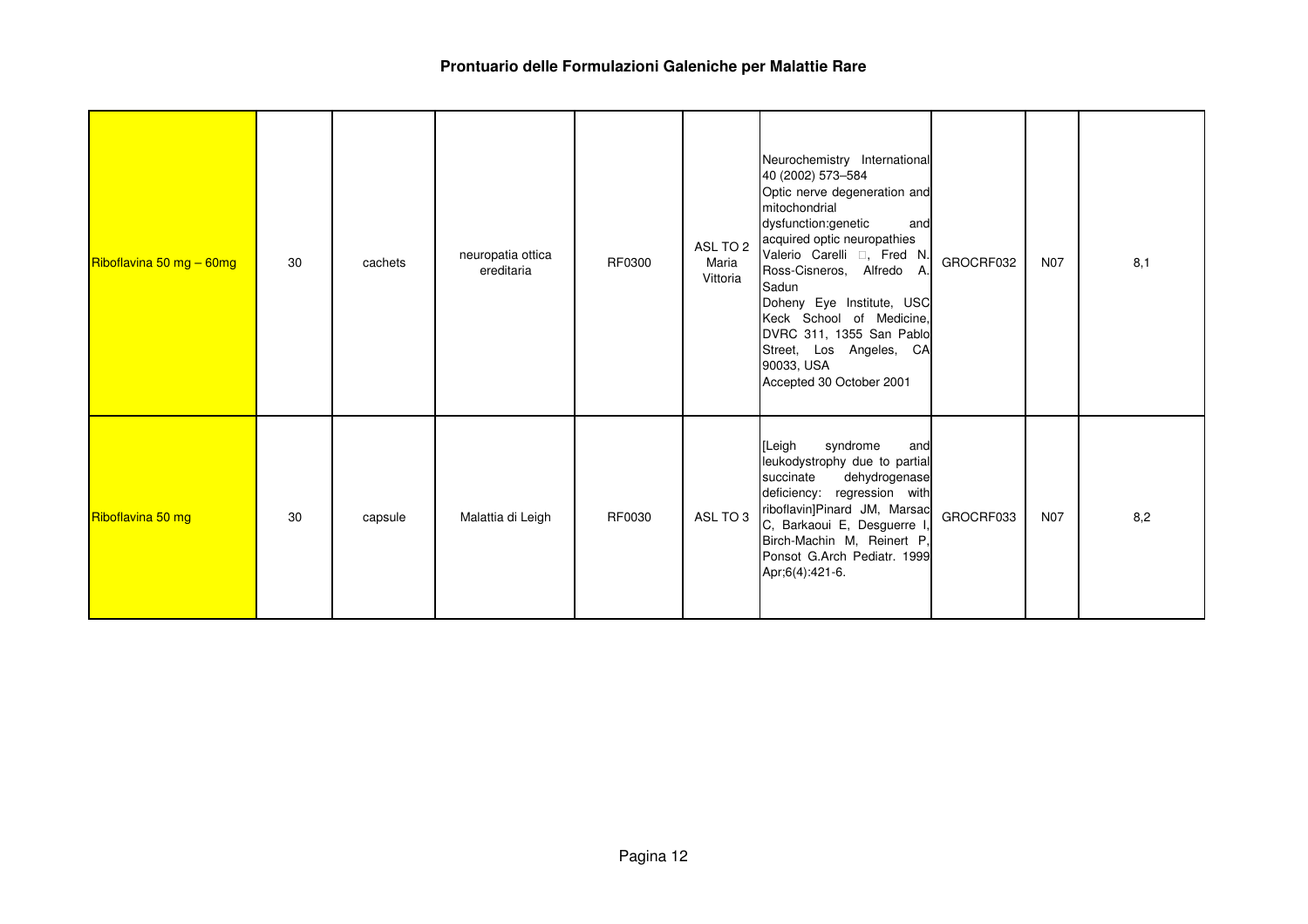| Riboflavina 100 mg | 30 | capsule | alterazioni congenite del<br>metabolismo delle<br>lipoproteine | <b>RCG070</b> | ASL TO 3      | Riboflavin-Responsive<br>Metabolic<br>Myopathy<br>with<br>Abnormal<br>Acid<br>Fatty<br>and<br>Defective<br>Oxidation<br>Intramitochondrial Respiratory<br>Lodovica<br>Complexes.<br>Vergani, Flavio Collatuzzo,<br>Giuliana<br>Schievano<br>and<br>Corrado Angelini. BAM 6 (2):<br>135-138,1996.<br>Riboflavin-Theraphy.<br>Biochemical heterogeneity in<br>two adult lipid storage<br>Lodovica<br>myopathies.<br>Maria<br>Barile,<br>Vergani,<br>Corrado Angelici, Alberto B.<br>Burlina, Leo Nijtmans, Maria<br>Pia Freda, Carmen Brizio,<br>Zerbetto<br>Elisabetta<br>and<br>Federica Dabbeni-Sala. Brain<br>(1999), 122, 2401-2411. | GROCRC034 | C10A | 8,5 |
|--------------------|----|---------|----------------------------------------------------------------|---------------|---------------|-----------------------------------------------------------------------------------------------------------------------------------------------------------------------------------------------------------------------------------------------------------------------------------------------------------------------------------------------------------------------------------------------------------------------------------------------------------------------------------------------------------------------------------------------------------------------------------------------------------------------------------------|-----------|------|-----|
| Salbutamolo 2 mg   | 30 | capsule | Atrofie muscolari spinali                                      | <b>RFG050</b> | ASL NO        | Daily salbutamol in young<br>patients with SMA type II,<br>Disord.2008<br>Neuromuscul<br>Jul;18(7):536-40. Epub 2008<br><b>Jun 24</b>                                                                                                                                                                                                                                                                                                                                                                                                                                                                                                   | GROCRF035 | M09  | 8   |
| Sildenafil 2,5 mg  | 30 | cartine | mucolipidosi tipo II                                           | <b>RCG090</b> | <b>ASL BI</b> | The use of Sildenafil in<br>Persistent<br>Pulmonary<br>Hypertension of the Newborn<br>Vargas-Origel et Al.-Am J<br>Perinatal<br>2009<br>Oct.28<br>Sildenafil for the Tratment of<br>Pulmonary Hypertension in<br>pediatric Patients-Huddleston<br>et Al.-Pediatric Cardiology<br>Vol.30 (2009)                                                                                                                                                                                                                                                                                                                                          | GROCRC036 | C10A | 25  |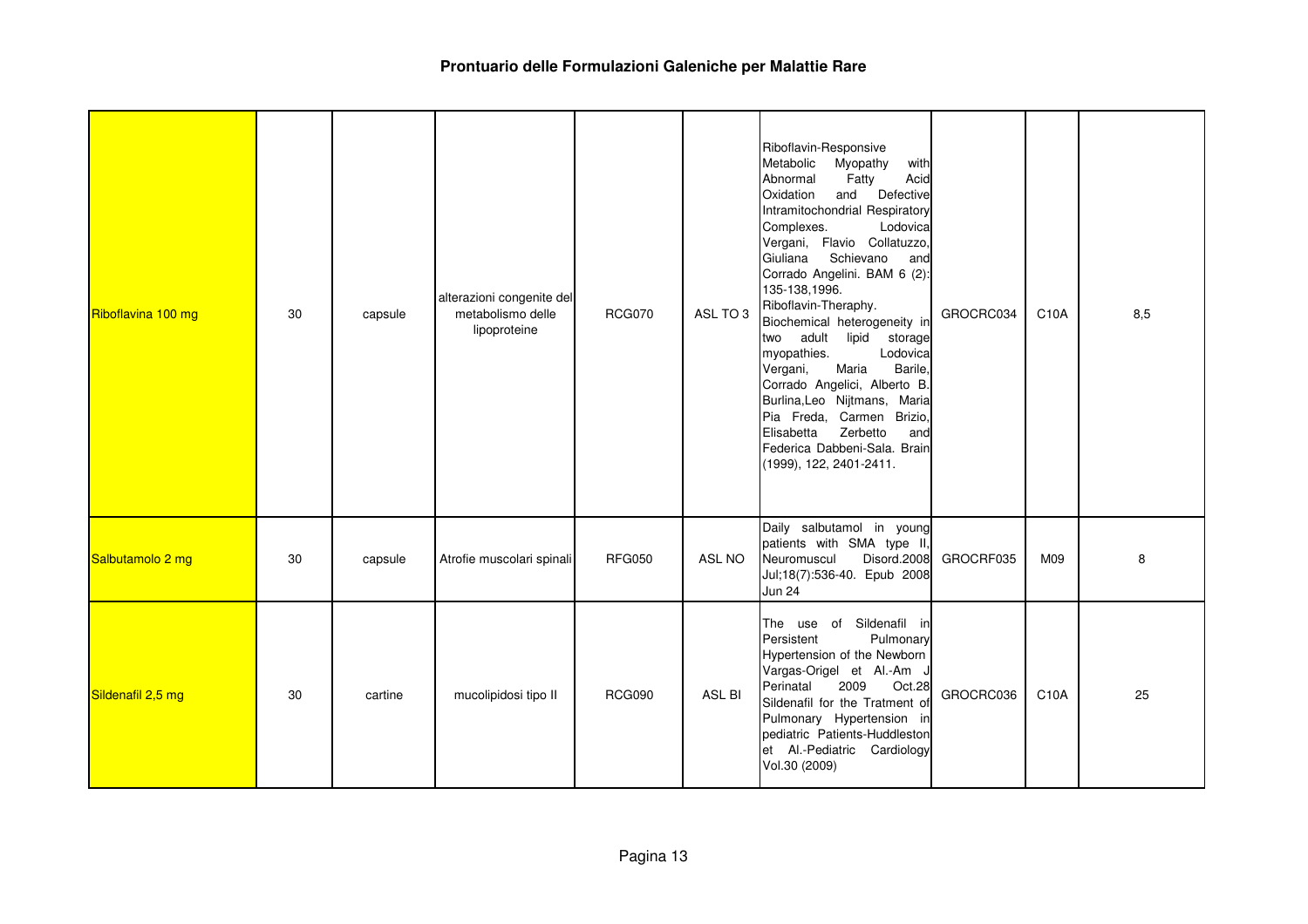| Sodio cloruro 250 mg | 30     | cartine   | tubulopatia renale<br>congenita                                                                | RJG011-codice<br>esenzione valido<br>solo per la<br>Regione Piemonte | ASL NO                             | Harrison Principi di Medicina<br>Interna, 16° edizione, volume<br>II, pag. 1917                                                                                                                                                                                                                                                                                                                                                                                                                                                  | GROCRJ037 | G04B       | 7,9 |
|----------------------|--------|-----------|------------------------------------------------------------------------------------------------|----------------------------------------------------------------------|------------------------------------|----------------------------------------------------------------------------------------------------------------------------------------------------------------------------------------------------------------------------------------------------------------------------------------------------------------------------------------------------------------------------------------------------------------------------------------------------------------------------------------------------------------------------------|-----------|------------|-----|
| Soluzione di joulie  | 500 ml | soluzione | rachitismo<br>ipofosfatemico vitamina<br>d resistente da<br>sindrome Fanconi-<br><b>Bickel</b> | RC0170                                                               | Maggiore<br>della Carità<br>Novara | ASL 19 AT, Norme di buona preparazione<br>200;201<br>M<br>galenica<br>Corsi, G. Masoni; L. Manechia; C<br>Cassano                                                                                                                                                                                                                                                                                                                                                                                                                | GROSRC038 | A11CC      | 9,1 |
| Tiamina 150 mg       | 30     | capsule   | Malattia di Leigh                                                                              | RF0030                                                               |                                    | of<br>thiamine<br>Outcome<br>treatment in a child with Leigh<br>disease due to<br>thiamine-<br>responsive<br>pyruvate<br>dehydrogenase deficiency.<br>Di Rocco M, Lamba LD,<br>Minniti G, Caruso U, Naito E.<br>Paediatr<br>Eur<br>. J .<br>Neurol.<br>ASL TO 3 2000;4(3):115-7.<br>dehydrogenase<br>Pyruvate<br>child<br>deficiency<br>in<br>a<br>thiamine<br>to<br>responsive<br>Pastoris<br>O.<br>treatment.<br>P.<br>S,<br>Savasta<br>Foppa<br>М.<br>Dossena M.<br>Catapano<br>Paediatr.<br>1996<br>Acta<br>May;85(5):625-8. | GROCRF039 | <b>N07</b> | 8,2 |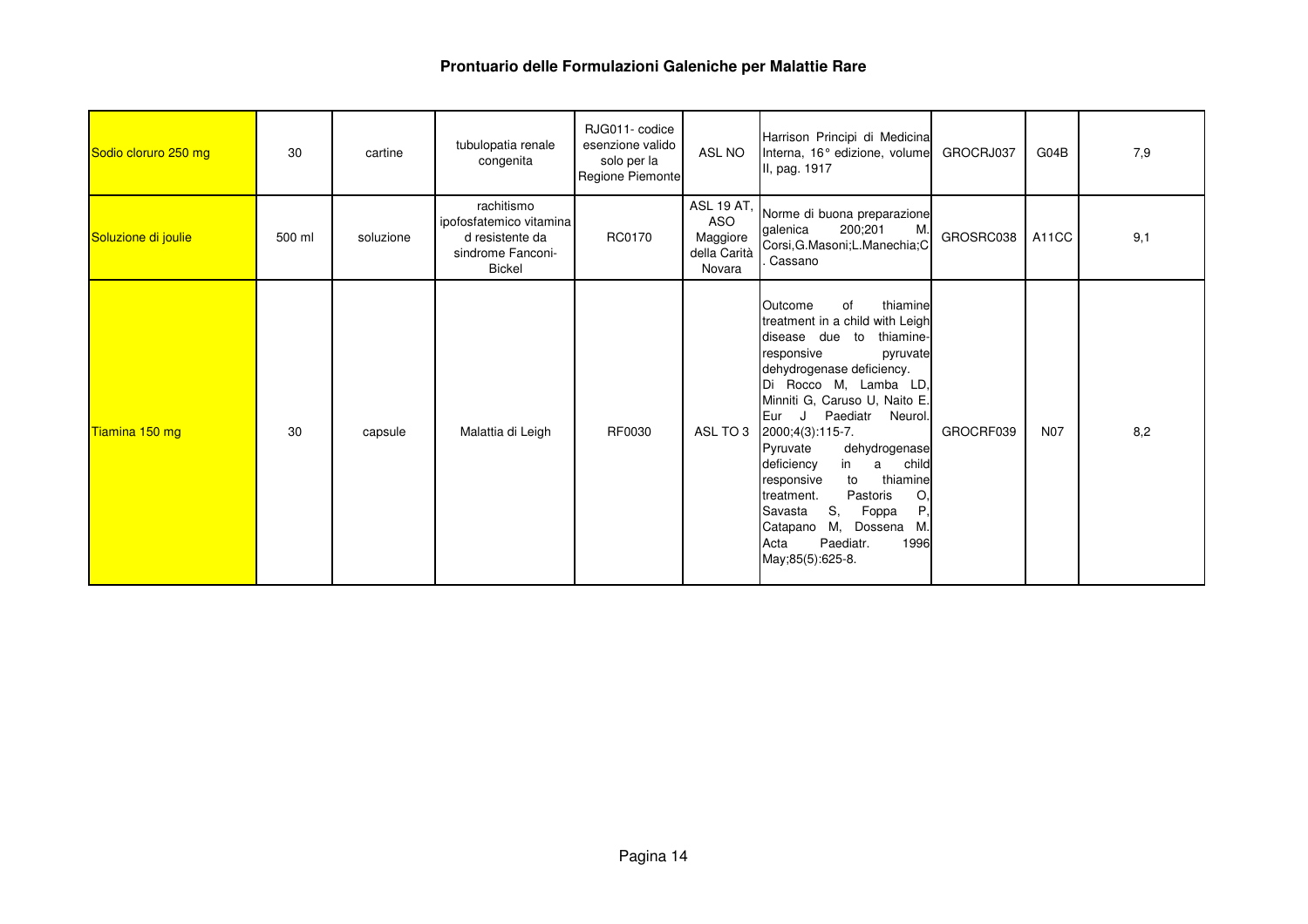| Ubidecanrenone 250-300 mg 100 | 30/ | capsule | sindrome di Melas | RN0710 | Giovanni<br>Bosco          | "Coenzima<br>$\Omega$<br>e malattie<br>mitocondriali: dalla biochimica<br>alle<br>implicazioni<br>terapeutiche"Toscano<br>A,<br>Musumeci O, Neurol Sci<br>2004;25:S317-319;<br>"Muscle coenzyme<br>Q10<br>concentrations in patients with<br>probable<br>definite<br>and<br>diagnosis of respiratory chain<br>disorders" Montero R, Artuch<br>ASL TO 2 R, Briones P, Nascimento A<br>et al Biofactors, 2005; 25(1-<br>$4)$ :109-15;<br>"Cerebellar<br>ataxia<br>with<br>coenzyme Q10 deficiency<br>diagnosis and follow-up after<br>coenzyme<br>Q10<br>supplementation" Artuch R,<br>Brea- Calvo G, Briones P,<br>Aracil A et al. J Neurol Sci<br>2006;246 (1-2):153-8. | GROCRN040 | N07        | 16,2 (250mg 30 cps) /<br>42 (250 mg100cps) /<br>17 (300 mg 30 cps) /<br>46,3 (300mg 100cps) |
|-------------------------------|-----|---------|-------------------|--------|----------------------------|-------------------------------------------------------------------------------------------------------------------------------------------------------------------------------------------------------------------------------------------------------------------------------------------------------------------------------------------------------------------------------------------------------------------------------------------------------------------------------------------------------------------------------------------------------------------------------------------------------------------------------------------------------------------------|-----------|------------|---------------------------------------------------------------------------------------------|
| Ubidecarenone 300 mg          | 30  | capsule | <b>SLA</b>        | RF0100 | ASO<br>Maggiore<br>Novara, | "A two-stage design for a<br>phase II clinical trial of<br>coenzyme Q10 in ALS" Levy<br>G, Neurology. 2006 Mar<br>14;66(5):660-3<br>"Tolerance of high-dose<br>(3,000 mg/day) coenzyme<br>della Carità Q10 in ALS" Ferrante KL;<br>Neurology 2005 Dec<br>ASL TO 3 13;65(11):1834-6<br>"Neuroprotective agents for<br>clinical trials in ALS: a<br>systematic assessment"<br>Traynor BJ. Neurology. 2006<br>Jul 11;67(1):20-7                                                                                                                                                                                                                                            | GROCRF041 | <b>N07</b> | 17                                                                                          |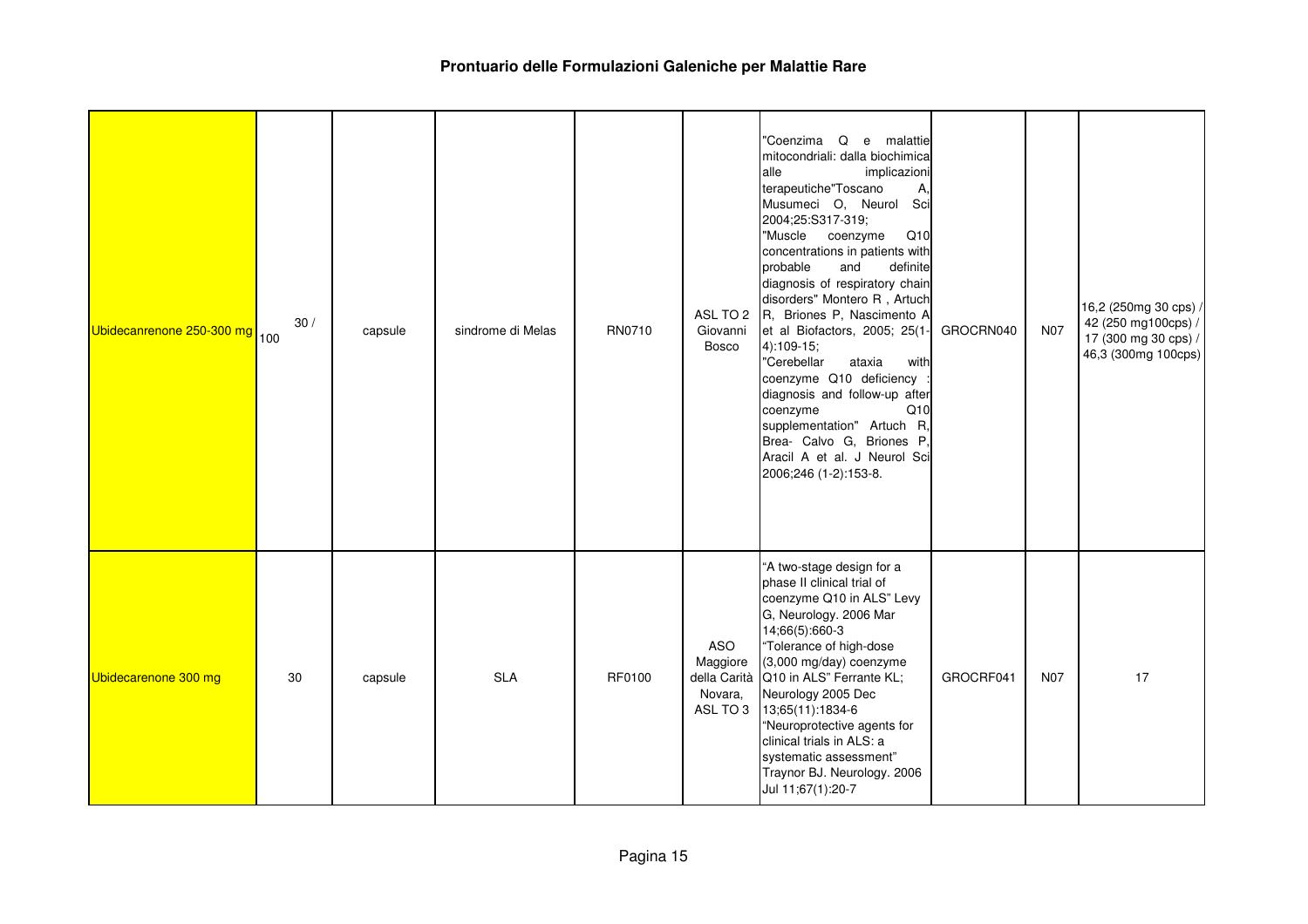| Ubidecarenone 1000mg (alto<br>dosaggio) | 30         | cachets | <b>SLA</b>          | RF0100 | ASL TO 2<br>Maria<br>Vittoria | "Tolerance<br>high-dose<br>of<br>$(3,000 \text{ mg/day})$<br>coenzyme<br>Q10 in ALS" Ferrante KL;<br>2005<br>Dec<br>Neurology<br>13;65(11):1834-6                                                                                                                                                                                                        | GROCRF042 | N07        | 86,6                                     |
|-----------------------------------------|------------|---------|---------------------|--------|-------------------------------|----------------------------------------------------------------------------------------------------------------------------------------------------------------------------------------------------------------------------------------------------------------------------------------------------------------------------------------------------------|-----------|------------|------------------------------------------|
| Ubidecarenone 300 mg                    | 30/<br>100 | capsule | corea di Huntington | RF0080 | ASL TO 2<br>Giovanni<br>Bosco | "Coenzyme Q10: a review of<br>its<br>promise<br>as<br>a<br>neuroprotectant" Young AJ,<br>Johnson S,<br>Steffens<br>DC,<br>CNS<br>PM.,<br>Doraiswamy<br>Spectr. 2007 Jan;12(1):62-8.<br>Q10<br>"Coenzyme<br>its<br>administration<br>and<br>potential for treatment<br>0t<br>neurodegenerative<br>diseases.", Beal MF.,<br>Biofactors. 1999;9(2-4):261-6. | GROCRF043 | <b>N07</b> | 17 (30 cps) / 46,3<br>$(100 \text{cps})$ |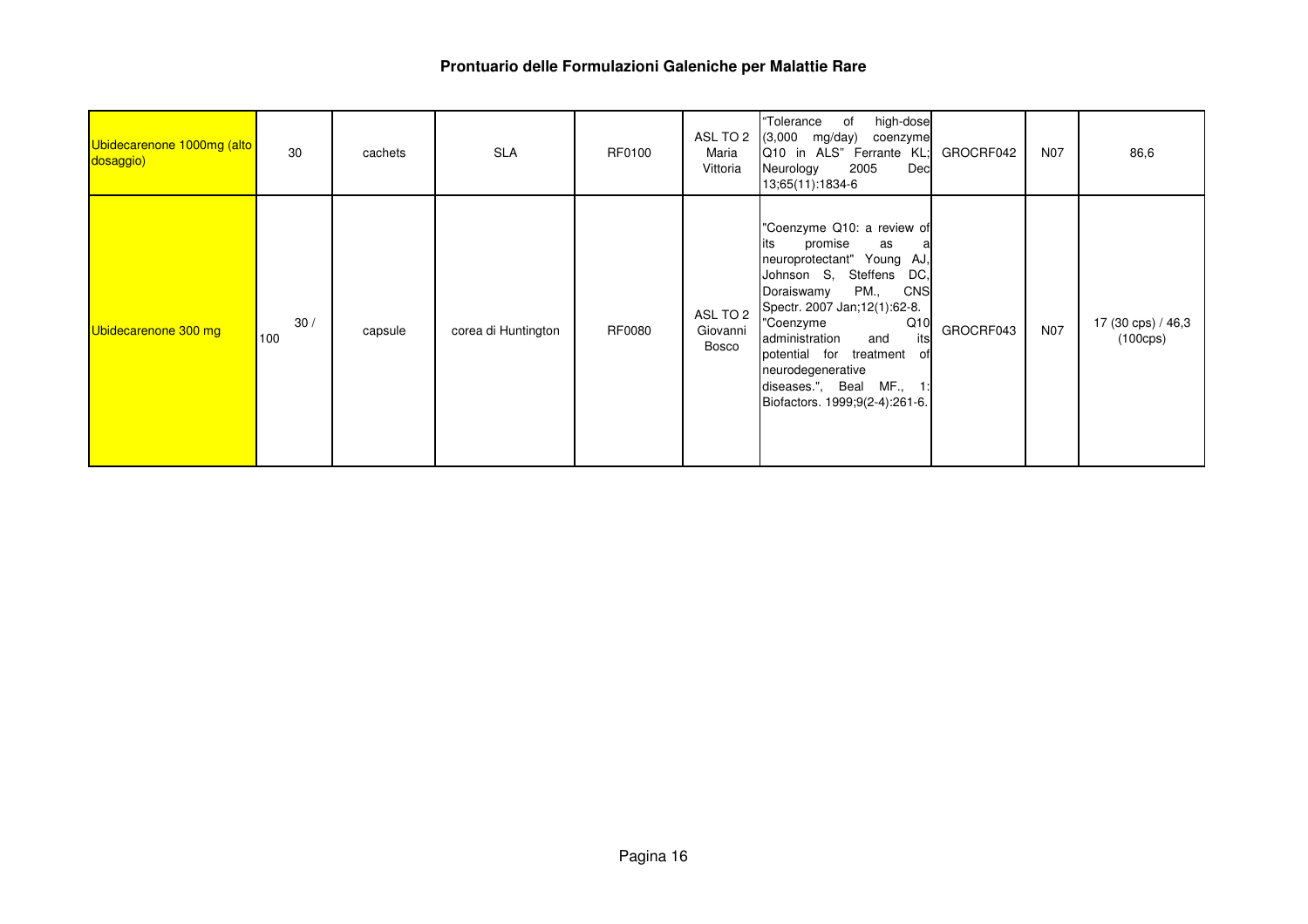| Ubidecarenone 300 mg /<br>$600$ mg              | 30/<br>50 | cachets | miopatia mitocondriale | RN0710        | A.S.O. S.<br>Croce e<br>Carle                         | "Coenzima Q e malattie<br>mitocondriali: dalla biochimica<br>alle<br>implicazioni<br>terapeutiche"Toscano<br>А,<br>Musumeci O, Neurol Sci<br>2004;25:S317-319;<br>"Muscle coenzyme<br>Q10<br>concentrations in patients with<br>probable<br>definite<br>and<br>diagnosis of respiratory chain<br>disorders" Montero R, Artuch<br>R, Briones P, Nascimento A<br>et al Biofactors, 2005; 25(1-<br>$4)$ :109-15;<br>"Cerebellar<br>ataxia<br>with<br>coenzyme Q10 deficiency<br>diagnosis and follow-up after<br>Q10<br>coenzyme<br>supplementation" Artuch R,<br>Brea- Calvo G, Briones P,<br>Aracil A et al. J Neurol Sci<br>2006;246 (1-2):153-8. | GROCRN044 | <b>N07</b>      | 35,2 (300mg) / 102<br>(600mg 50 cachets) /<br>63 (600mg 30<br>cachets) |
|-------------------------------------------------|-----------|---------|------------------------|---------------|-------------------------------------------------------|---------------------------------------------------------------------------------------------------------------------------------------------------------------------------------------------------------------------------------------------------------------------------------------------------------------------------------------------------------------------------------------------------------------------------------------------------------------------------------------------------------------------------------------------------------------------------------------------------------------------------------------------------|-----------|-----------------|------------------------------------------------------------------------|
| Urea 10%, ac. lattico 5% in<br>crema base magra | 500 g     | crema   | ittiosi congenita      | <b>RNG070</b> | ASL TO 2<br>Maria<br>Vittoria, ASL<br>TO <sub>3</sub> | Improved topical treatment of<br>lamellar ichthyosis: a double-<br>blind study of four different<br>cream formulations.- Ganemo<br>A, Virtanen M, Vahlquist A. - Br<br>Dermatol.<br>1999<br>Dec;141(6):1027-32.<br>clinical<br>Ichthyosis:<br>manifestations and practical<br>treatment options.<br>Oji V, Traupe H.Am J Clin<br>Dermatol. 2009;10(6):351-64.                                                                                                                                                                                                                                                                                     | GRTPRN045 | D <sub>11</sub> | 22,3                                                                   |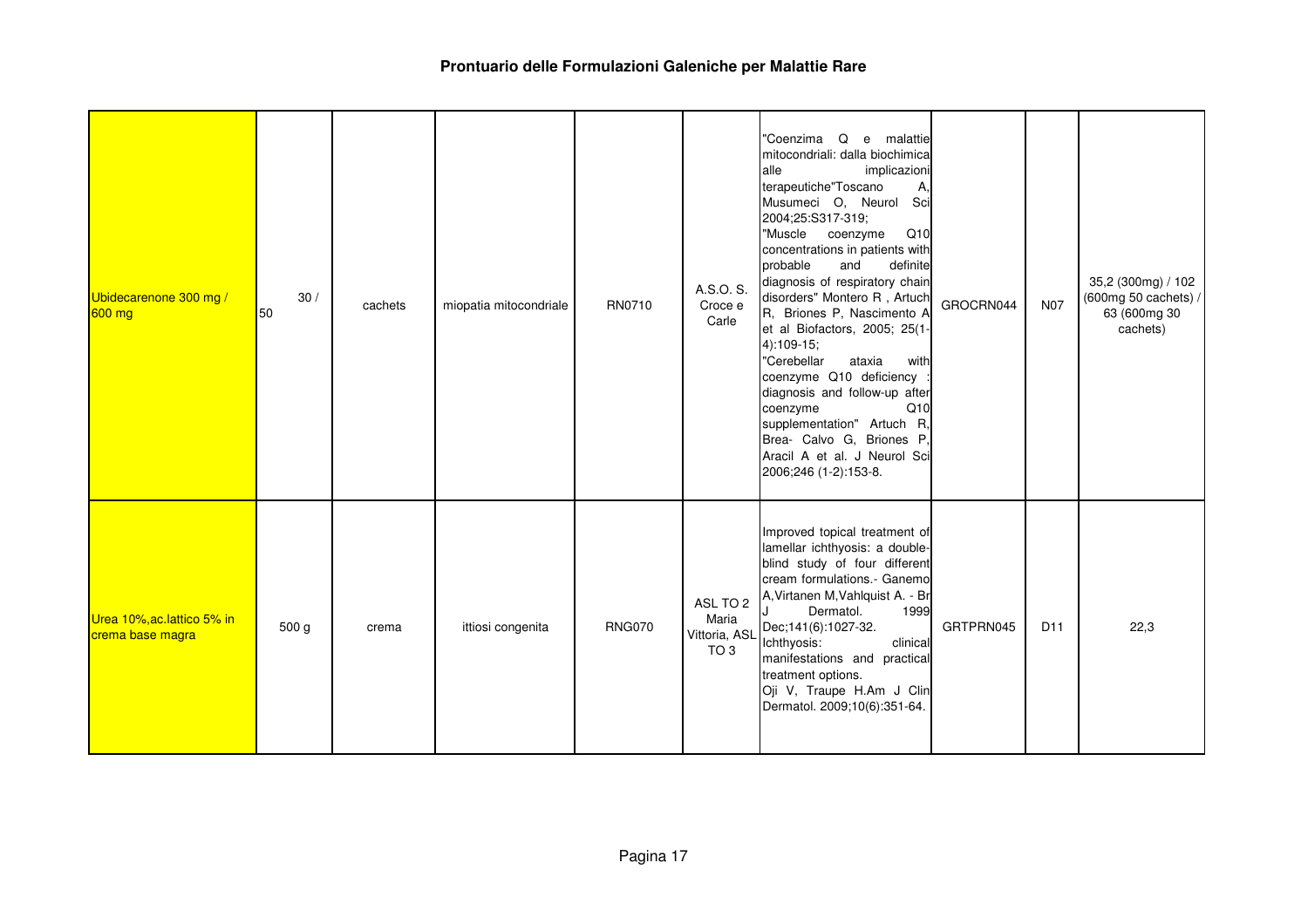| Urea 10% Glicerolo 5%<br><b>Crema base</b>   | 500 g  | crema | Ittiosi congenita                 | <b>RNG070</b> | Maria<br>Vittoria, ASL J<br>TO <sub>2</sub><br>Giovanni<br>TO 3 | Improved topical treatment of<br>lamellar ichthyosis: a double-<br>blind study of four different<br>ASL TO 2 cream formulations.- Ganemo<br>A, Virtanen M, Vahlquist A. - Br<br>Dermatol.<br>1999<br>Dec; 141(6): 1027-32.<br>clinical<br>Ichthyosis:<br>Bosco, ASL manifestations and practical<br>treatment options.<br>Oji V, Traupe H.Am J Clin<br>Dermatol. 2009;10(6):351-64. | GRTPRN046 | D <sub>11</sub> | 19   |
|----------------------------------------------|--------|-------|-----------------------------------|---------------|-----------------------------------------------------------------|-------------------------------------------------------------------------------------------------------------------------------------------------------------------------------------------------------------------------------------------------------------------------------------------------------------------------------------------------------------------------------------|-----------|-----------------|------|
| Urea 5% Glicerolo 5% Crema<br>base           | 500 g  | crema | Ittiosi congenita                 | <b>RNG070</b> | ASL TO 2<br>Maria<br>Vittoria                                   | Improved topical treatment of<br>lamellar ichthyosis: a double-<br>blind study of four different<br>cream formulations.- Ganemo<br>A, Virtanen M, Vahlquist A. - Br<br>Dermatol.<br>1999<br>Dec; 141(6): 1027-32.<br>Ichthyosis:<br>clinical<br>manifestations and practical<br>treatment options.<br>Oji V, Traupe H.Am J Clin<br>Dermatol. 2009;10(6):351-64.                     | GRTPRN047 | D <sub>11</sub> | 17,7 |
| Urea 5% Glicerolo 5% Crema<br>base q.b. 1 kg | 1000 g | crema | Lichen Sclerosus et<br>Atrophicus | <b>RL0060</b> | ASL TO 3                                                        | Lichen<br>Sclerosus<br>et<br>Atrophicus, bullous morphea,<br>systemic<br>and<br>lupus<br>erythematosus: a case report.<br>Kuan-Hsun Wu, Yang-Shia<br>Dai, Ming-Jer Tsai, Shih-<br>Chiang Lin, Ling-Hua Wang,<br>Miao-Tsu Huamg, Bor-Luen<br>Chiang. J Microbiol Immunol<br>Infect. 2000;33:53-56.                                                                                   | GRTPRL055 | D <sub>11</sub> | 34,8 |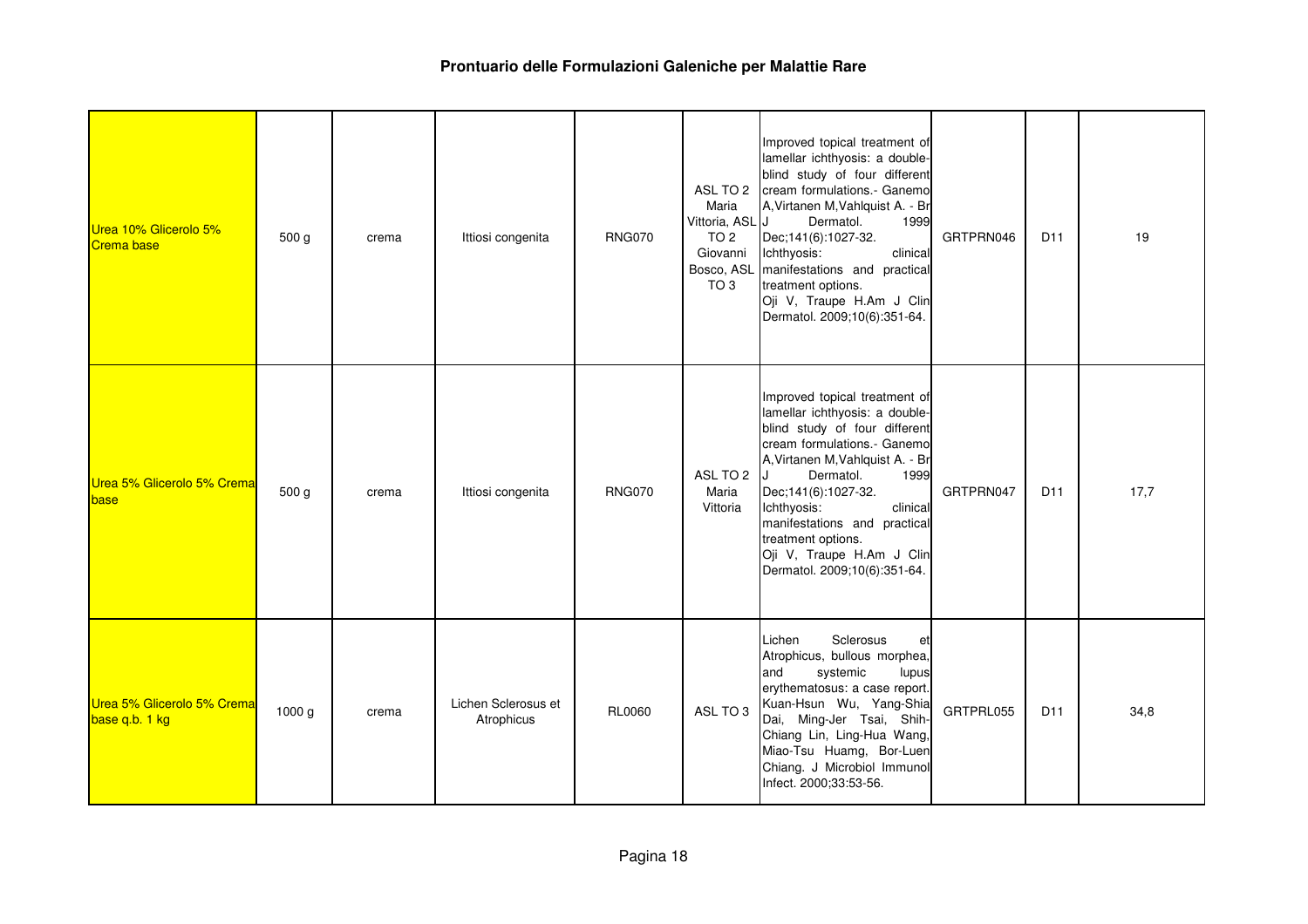| Urea 30% in crema base<br>magra     | 500 <sub>g</sub> | crema | cheratodermia palmo-<br>plantare (ipercheratosi<br>epidermica) | RN0600                                                                | ASL TO 2<br>Maria<br>Vittoria                      | Palmoplantar<br>Hereditary<br>Keratodermas.Braun-Falco M<br>.- J Dtsch Dermatol Ges.<br>2009 Apr1.[Epub ahead of<br>print].<br>Water content of the skin<br>following salicylic acid and<br>urea treatment. - Racz I, Soos<br>G.Jakab E. - Hautarzt.198940<br>Suppl 9:61-2.                       | GRTPRN048 | D <sub>11</sub> | 18   |
|-------------------------------------|------------------|-------|----------------------------------------------------------------|-----------------------------------------------------------------------|----------------------------------------------------|---------------------------------------------------------------------------------------------------------------------------------------------------------------------------------------------------------------------------------------------------------------------------------------------------|-----------|-----------------|------|
| Urea 5% in vaselina bianca          | 500 g            | crema | sclerodermia (sclerosi<br>sistemica progressiva)               | RM0091- codice<br>esenzione valido<br>solo per la<br>Regione Piemonte | ASL TO 3,<br>AOU S.<br>Giovanni<br><b>Battista</b> | Sclerosus<br>Lichen<br>et<br>Atrophicus, bullous morphea,<br>systemic<br>and<br>lupus<br>erythematosus: a case report.<br>Kuan-Hsun Wu, Yang-Shia<br>Dai, Ming-Jer Tsai, Shih-<br>Chiang Lin, Ling-Hua Wang,<br>Miao-Tsu Huamg, Bor-Luen<br>Chiang. J Microbiol Immunol<br>Infect. 2000;33:53-56. | GRTPRM049 | D <sub>11</sub> | 15,2 |
| Vaselina salicilica unguento<br>10% | 500 <sub>g</sub> | crema | Ittiosi congenita                                              | <b>RNG070</b>                                                         | ASL TO 3                                           | Ichthyoses<br>Part<br>$\sim$<br>$-1:$<br>Differential diagnosis of vulgar<br>ichthyoses and therapeutic<br>options.Krug M, Oji V, Traupe<br>H, Berneburg M.J<br><b>Dtsch</b><br>2009<br>Dermatol<br>Ges.<br>Jun; 7(6): 511-9.                                                                     | GRTPRN050 | D <sub>11</sub> | 16,5 |